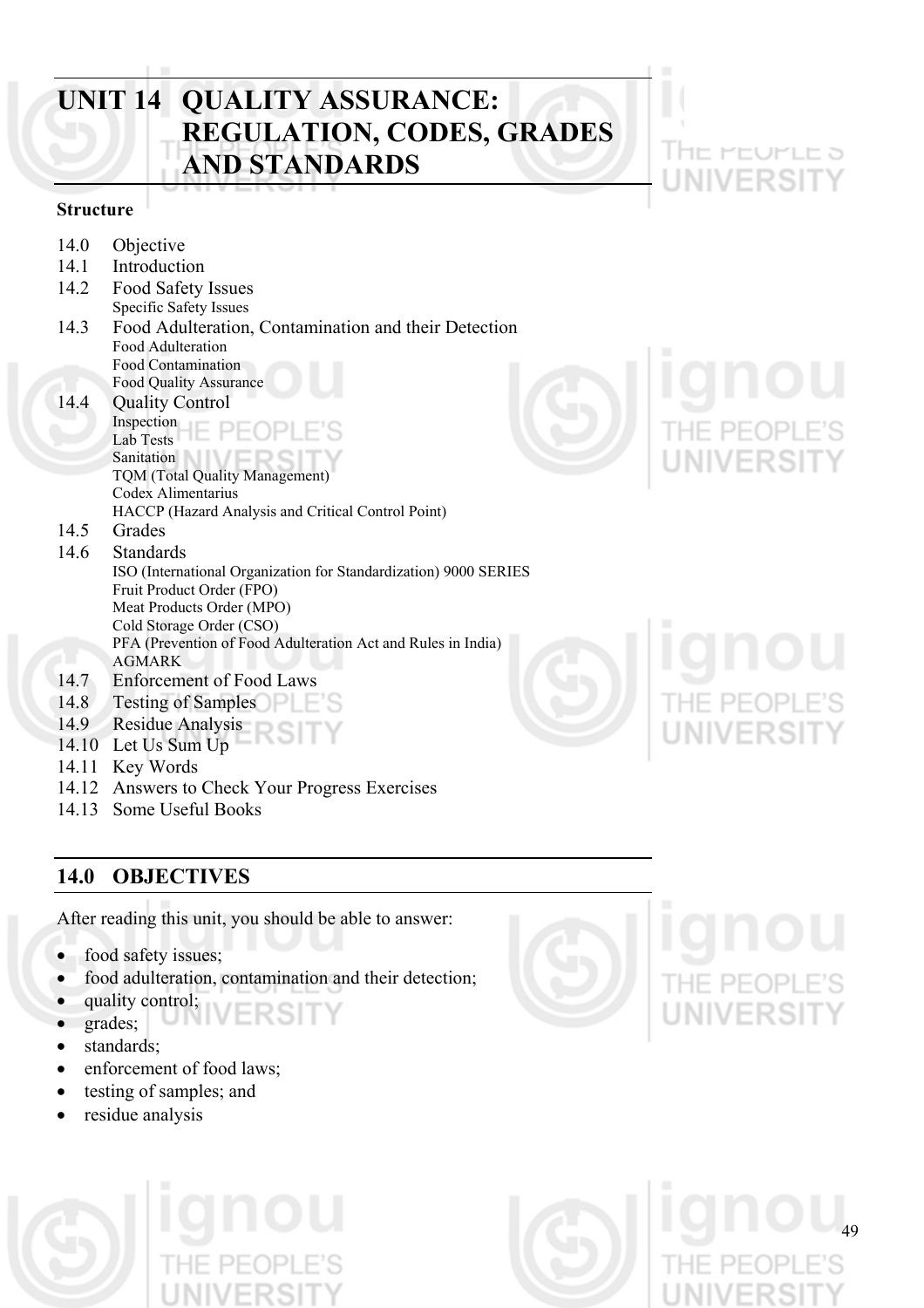## Quality Aspects **14.1 INTRODUCTION**

Food industry plays an important role in the national economy. For a successful food processing sector, various aspects of total quality management such as quality control, quality system and quality assurance should function for total success. In today's global market, quality and food safety have a competitive edge of enterprises producing foods and providing services to reach the global market. As a member of World Trade organization (WTO), India is signatory to the Sanitary and Phytosanitary (SPS) agreement, and hence has to adopt for international standards, guidelines and recommendations issued by FAO/WHO, Codex Alimentarius Commissions, adoption of food safety standards. The Ministry of Food processing Industries is building awareness among, producers, processors and consumers about the advantages of foods quality, safety and assurance.

## **14.2 FOOD SAFETY ISSUES**

The safety of foods is of utmost significance and has gained a worldwide attention. People have the right to eat the safe and suitable foods. Food borne illness and injuries can be fatal to humans and can damage trade and tourism. Food spoilage is wasteful, costly and can adversely affect trade and consumer confidence. Effective hygiene control, therefore, is vital to avoid the adverse affect on human health and economic consequences of food borne illness, injury and food spoilage. Everyone, including farmers, growers, manufacturers and processors, food handlers and consumers have a responsibility to assure that food is safe and suitable for consumption. These general principles lay a firm foundation for ensuring food hygiene and should be used in conjunction with specific code of hygienic practices. Consumers should also practice clean habits in handling, cooking and storage of food to ensure complete food safety.

In order to understand "food safety" we must first know the terms *safe, hazard,*  and *risk.* "Safe" means that nothing harmful happens when we consume a food. A hazard is the capacity of a thing to cause harm. We should first identify hazards related to foods or food components and then estimate the size of the risk that the hazard will cause. It is important to note that all foods have some degree of risk and that no food is absolutely "safe." The important consideration becomes the size of the risk and how the size of the risk can be reduced without eliminating the food source. The goal of food safety is to reduce the size of risks to the lowest reasonable level without severe disruption of the food supply.

## **14.2.1 Specific Safety Issues**

Specific food safety concerns differ markedly and include:

- Additives, colours and flavours.
- Antibiotics and other food additives.
- Fertilizers and other growing aids.
- Irradiation.
- Microbiological contamination.
- Naturally occurring food toxicants.
- Nutrition.
- Pesticides.
- Pollutants.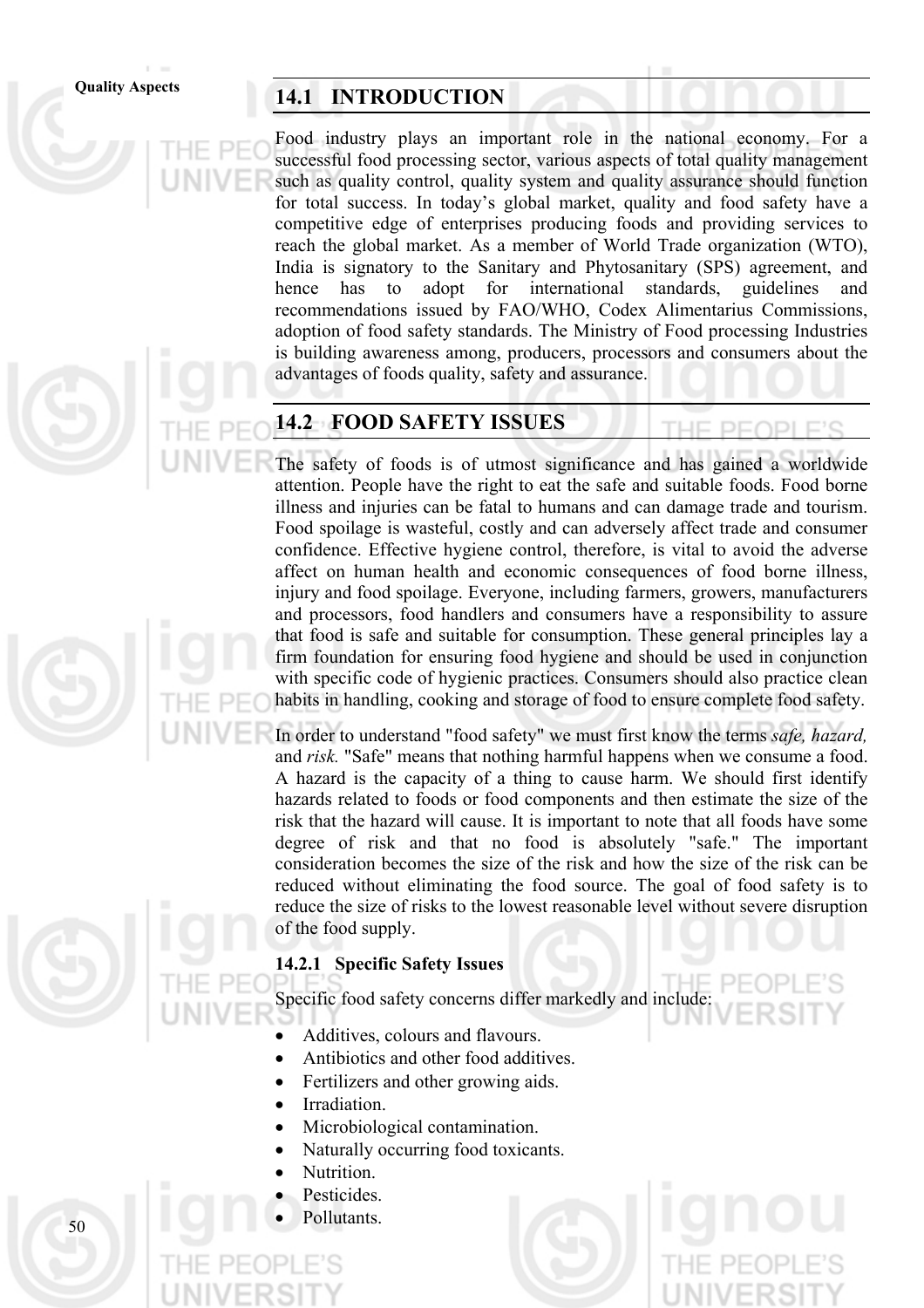- Processing, packaging and labelling.
- Tampering.

Consumers are most concerned about pesticides and additives as both are linked to cancer and not to microbiological contaminations, however food industry is most concerned about the microbiological safety of its products. In addition, many quality control checks are made to ensure that foods are free of extraneous matter such as glass, machine fillings and insect parts. Many food industries adopt 'Good Manufacturing Practice (GMP) and 'Hazard Analysis and Critical Control points (HACCP)'. Which assure that products manufactured under proper conditions and sanitation and hygiene will not have chance of contamination or error during processing.

## **14.3 FOOD ADULTERATION, CONTAMINATION AND THEIR DETECTION**

## **14.3.1 Food Adulteration**

Food adulteration is defined as the process by which the quality or the nature of a food product is adversely affected through the addition of a foreign or an inferior substance and the removal of a vital element. Adulteration of food may endanger health. Adulteration may be intentional or unintentional. The intentional adulteration is a willful act while the incidental adulteration is usually due to ignorance or lack of proper facilities.

**Intentional adulterants:** These adulterants are mixed with the food intentionally to increase the weight and quantity to make more money. Examples, sand, marble chips, stones, mud, other filth, talc, chalk powder, water, mineral oil and harmful colours.

**Incidental adulterants:** Pesticide residues, tin from can, droppings of rodents, larvae in foods. Some foods contain toxic pesticides, and the rodents & insects also introduce excreta, secretions and microorganisms responsible for food spoilage and intoxication.

## **14.3.2 Food Contamination**

Food products are mostly contaminated with soil, air and water-borne microorganisms. Harvesting, processing, distribution and preparation generally contaminate the foods and food products which transmit certain food poisoning micro-organisms causing infections or intoxications or illness in humans. Food contaminations can be defined as the transference of any objectionable matter into or on the food. Following are 3 types of contaminations.

**Contamination by microorganisms (bacteria, moulds or viruses)**: Generally occurs in raw foods such as vegetables grown on sewage, contaminated food premises, inadequate space and poor design. This type of contamination by microorganisms is the most serious and may result in food spoilage, food poisoning or even death.

Bacterial contamination is most significant as it results in large amount of spoilt food and large number of food poisoning cases. Bacteria are found everywhere: in soil, air, water, plants, animals, human and foods. Certain bacteria release toxins and cause death of persons consuming contaminated food. Some bacteria such as *Clostridium botulinum, Staphylococcus aureus,* 

 $PF($ 

**Quality Assurance: Regulation, Codes, Grades and Standards**

## I HE PEUPLE 5 INIVERSI

## THE PEOP **UNIVERS**

# THE PE(

# THE PEC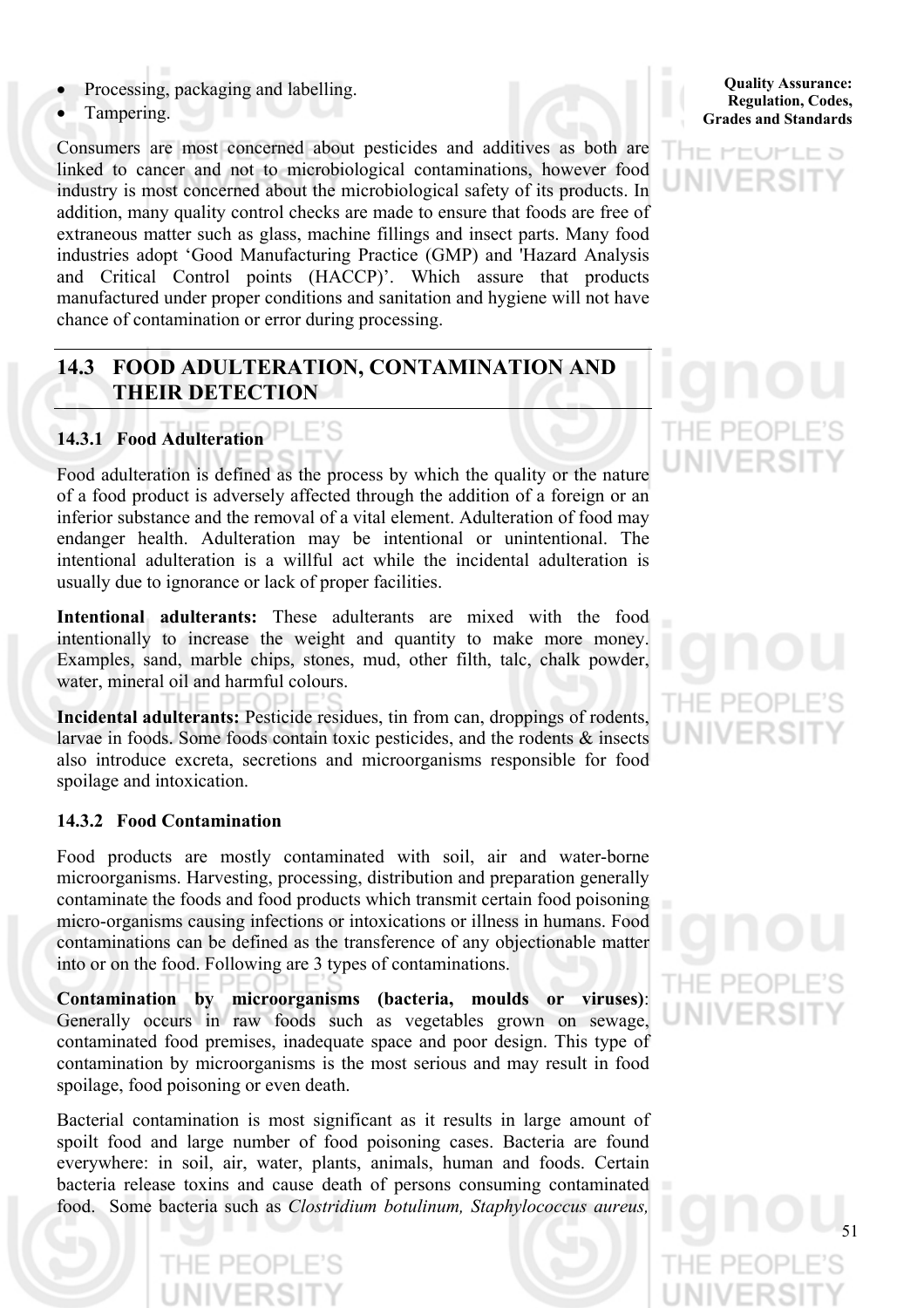$52$ 

**Quality Aspects** *Salmonella bacteria* and *Bacillus cereus* are the common causes of food illness in humans.

> Mould spores are found in atmosphere, on damp surfaces and on mouldy food. If food is stored at the wrong temperature at high humidity and in excess of the recommended shelf life, there are chances of food contamination.

Viruses like Hepatists A, Norwalk virus group and Rotavirus etc. are usually spread into food premises by food handlers who are carriers or on raw foods which have been grown in sewage polluted water and cause illness.

Yeasts grow best in the intermediate acid range, a pH of from 4.0 to 4.5. Food that is highly contaminated with yeasts will frequently have a fruity odour.

**Physical contamination:** Foreign bodies such as dust, dirt, stones etc. found in food may be brought into food premises with the raw materials or introduced during storage, preparation, service or display. Bolts, nuts, other pieces of metals, staples, cardboard string, polythene, rodent droppings, eggs and larvae of insects, cigarette buts, glass, wood splinters, paint or dust hair and fingernails, buttons and combs of persons handling the food are generally the sources of physical contaminations. Care should be taken that they do not contaminate the food.

**Chemical contamination:** Unwanted chemicals can enter the food during growth e.g. fertilizers, pesticides, environmental contaminants such as led or dioxins; during processing e.g. oil, cleaning chemicals; during transport as a result of spoilage or leakage and during sale etc.

## **14.3.3 Food Quality Assurance**

Quality assurance includes the *planning* and *surveillance* of everything to do with quality throughout the company. Quality assurance seeks to generate confidence both within the organization and externally, among its customers, that their requirements will be fulfilled. Among the additional features acquired in the progress from quality control to quality assurance are the following:

- The definition of a quality policy and objectives;
- The development of a quality manual;
- Ensuring competency of personnel;
- Conducting periodic internal audits;
- The elimination of the root causes of the problems found; and
- Periodic reviews of the system by top management.

Above all, there is a shift in emphasis from mere detection to prevention of non-conformance. For introduction quality assurance system in the food industry good hygienic practices, a good agricultural practices, and good environmental practices for various industries should be adopted. The standards should become essential for introduction of quality assurance system in food industry in the form of potential hazards, GMP, HACCP, ISO:9000, Codex Alimentarius standards etc.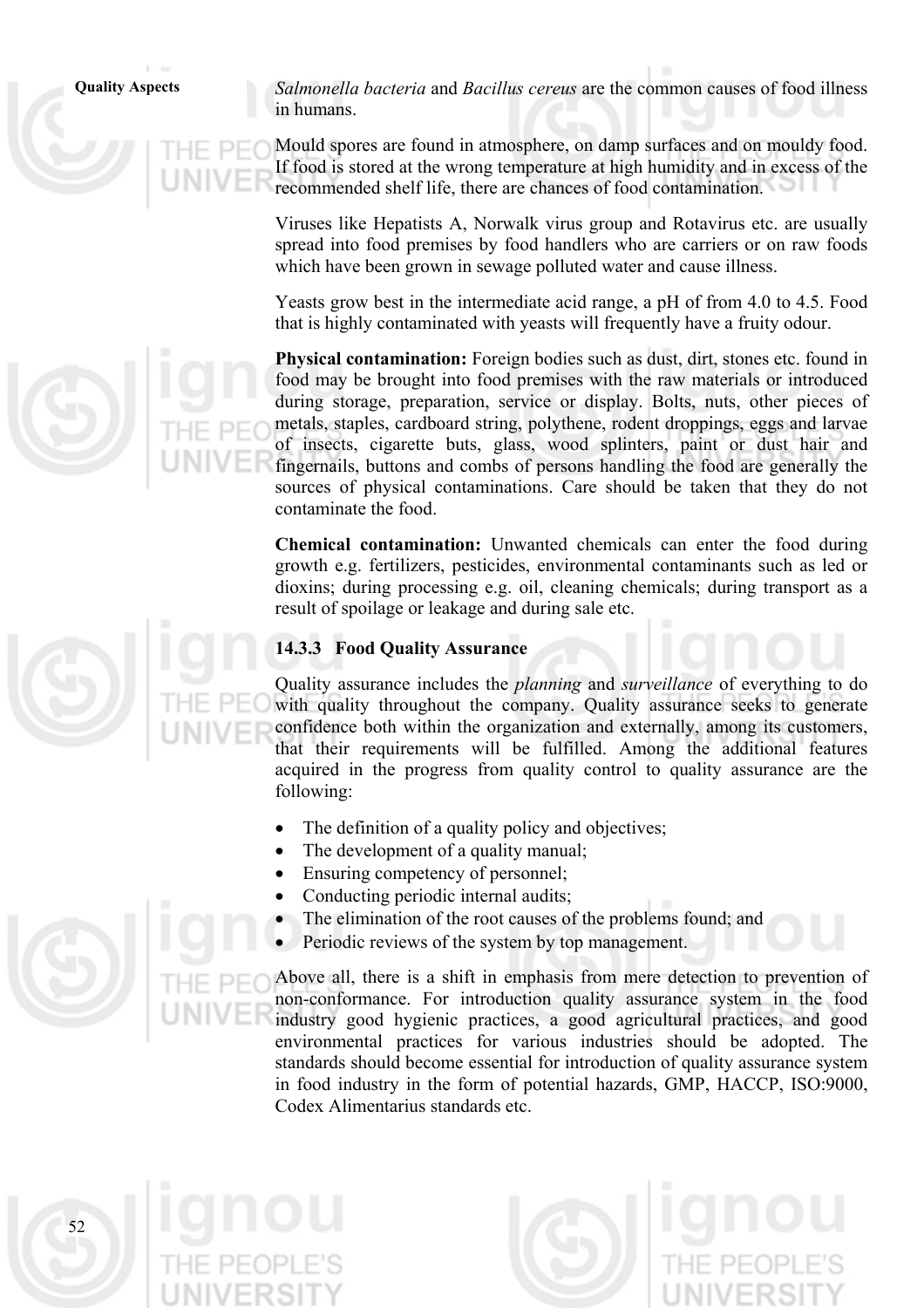The Codex Alimentarius general principles of food hygiene are aimed to:

- identify the essential principles of food hygiene applicable throughout the food chain (production to consumption), to achieve that food is safe and suitable for human consumption;
- recommend a hazard analysis and critical control point (HACCP)- based approach to enhance food safety;
- indicate how to implement those principles; and provide a guidance for specific codes which may be needed for – sectors of the food chain; processes; or commodities; to amplify the hygiene requirements specific to those areas.

These principles are recommended to Governments, industry (including individual primary producers, manufacturers, processors, food service operators and retailers) and consumers alike.

## **14.3.4 Commercial Item Description**

Commercial item description is defined under FPO standards (Govt. of India) for each processed food product which consists code number, whether concentrated or unconcentrated, sweetened or unsweetened, pasteurized or unpasteurized , made from ripe fresh and good quality fruits or vegetables, added water or not, and details of preservative, emulsifying, stabilizing agents i.e. name, quantity and quality (food grade). It also includes the quantity of total soluble solids, sugars, vitamins and addition of salt, colour etc. A label has to be fixed on the processed products mentioning date of manufacture, date of expiry, total weight of product, and nutritive composition the product i.e. total carbohydrate, fats, proteins, fibre, name of additive etc. Following are the few examples: IF PFOPLE'S

**FRUIT JUICE** means the unfermented and unconcentrated liquid expressed from sound, ripe fresh fruit and with or without:

- a) sugar, dextrose, invert sugar, or liquid glucose, either singly or in combination;
- b) water, peel-oil, fruit essences and flavour, common salt, ascorbic acid, citric acid, and preservatives.

The acidity of the finished product calculated as citric acid shall not be less than 4% in the case of pure lemon juice or pulp and not less than 5% in the case of pure lime juice but shall not exceed 3.5%t in the case of other juices.]

The total soluble solids for sweetened fruit juice (except tomato juice) shall not be less than 10%. It may also contain permitted emulsifying and stabilizing agents as prescribed in rule 61 C. It may also contain fumaric acid certified by BIS to the extent of 0.3%.

**Tomato Juice** means canned or bottled, unconcentrated, pasteurized juice expressed from tomatoes with a proportion of the pulp, expressed with or without the application of heat by any method that does not add water to juice, from whole, ripe tomatoes from which all stems and objectionable portions have been removed and with or without (a) salt (b) sugar, or dextrose, or both added in dry form (c) citric acid, malic acid or ascorbic acid. Provided that canned tomato juice may also contain extraneous permitted colour. The total

**Quality Assurance: Regulation, Codes, Grades and Standards**



## THE PEC

# $PE($

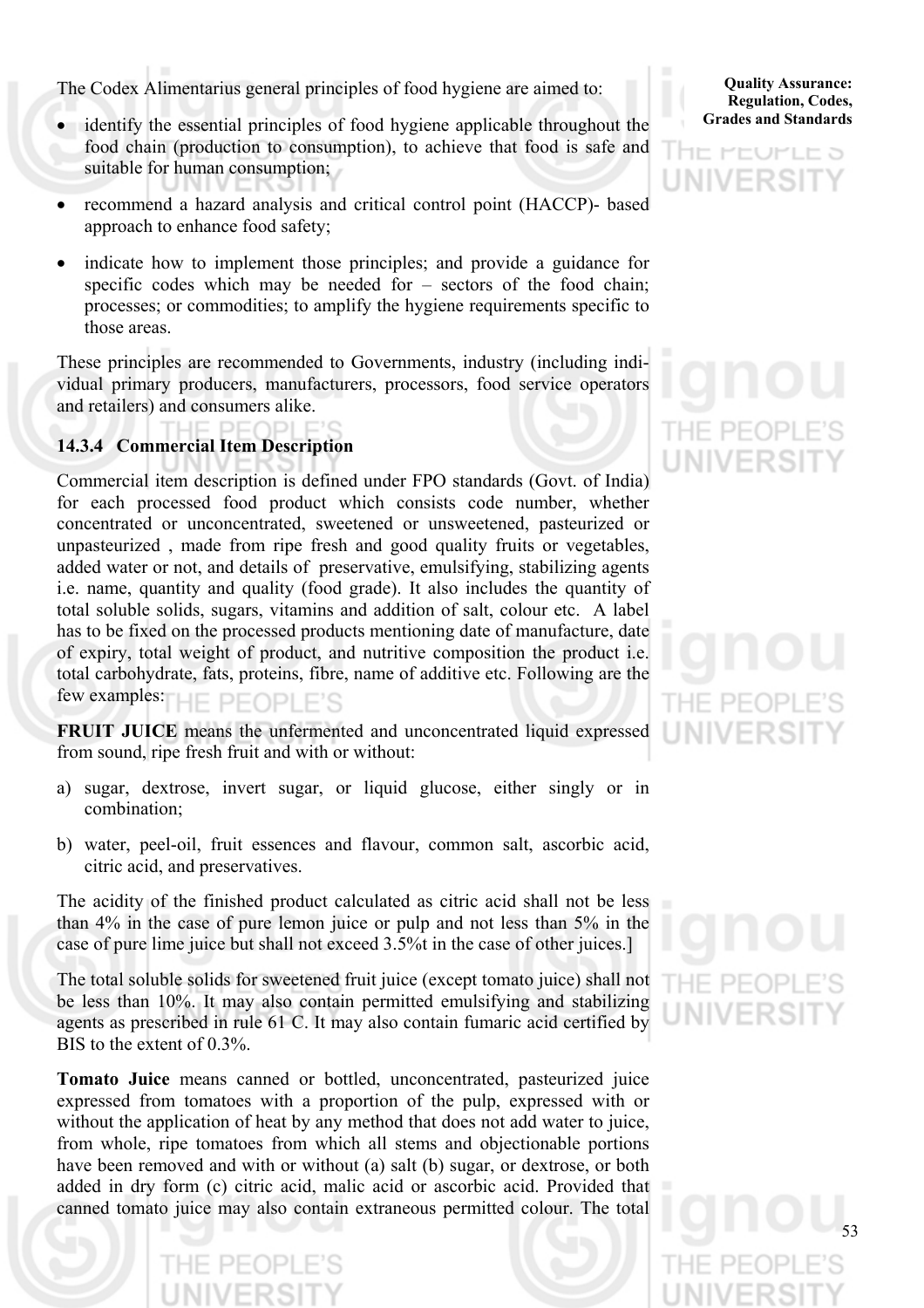**Quality Aspects** soluble solids w/w shall be not less than 5 % ([free of salt). It may also contain permitted emulsifying and stabilizing agents as prescribed in rule 61-C. [It may also contain fumaric acid certified by BIS to the extent of 0.3 %.

> **Fruit Syrup** means sweetened fruit juice containing, sugar, dextrose, invert sugar or liquid glucose either alone or combination, with or without:(a) water, peel-oil, fruit essences and flavours, common salt (b) citric acid, ascorbic acid.(c) permitted preservatives and colours. The total soluble solids w/w shall not be less than 65 %. The minimum percentage of fruit juice in the final product shall not be less than 25% w/w. It may also contain permitted emulsifying and stabilising agents as prescribed in rule 61-C.It may also contain fumaric acid (food grade) certified by BIS to the extent of 0.3 %.

## **Check Your Progress Exercise 1**

**Note:** a) Use the space below for your answer. b) Compare your answers with those given at the end of the unit. What are the food safety issues?

……………………………………………………………………………….

……………………………………………………………………………….

……………………………………………………………………………….

……………………………………………………………………………….

……………………………………………………………………………….

……………………………………………………………………………….

……………………………………………………………………………….

……………………………………………………………………………….

……………………………………………………………………………….

|  | THE  |
|--|------|
|  | UNIV |

 ………………………………………………………………………………. Name the most common bacteria to cause food borne illness. ………………………………………………………………………………. ……………………………………………………………………………….

……………………………………………………………………………….

#

What are good hygiene practices and standards for food safety?

……………………………………………………………………………….

……………………………………………………………………………….

……………………………………………………………………………….

……………………………………………………………………………….

……………………………………………………………………………….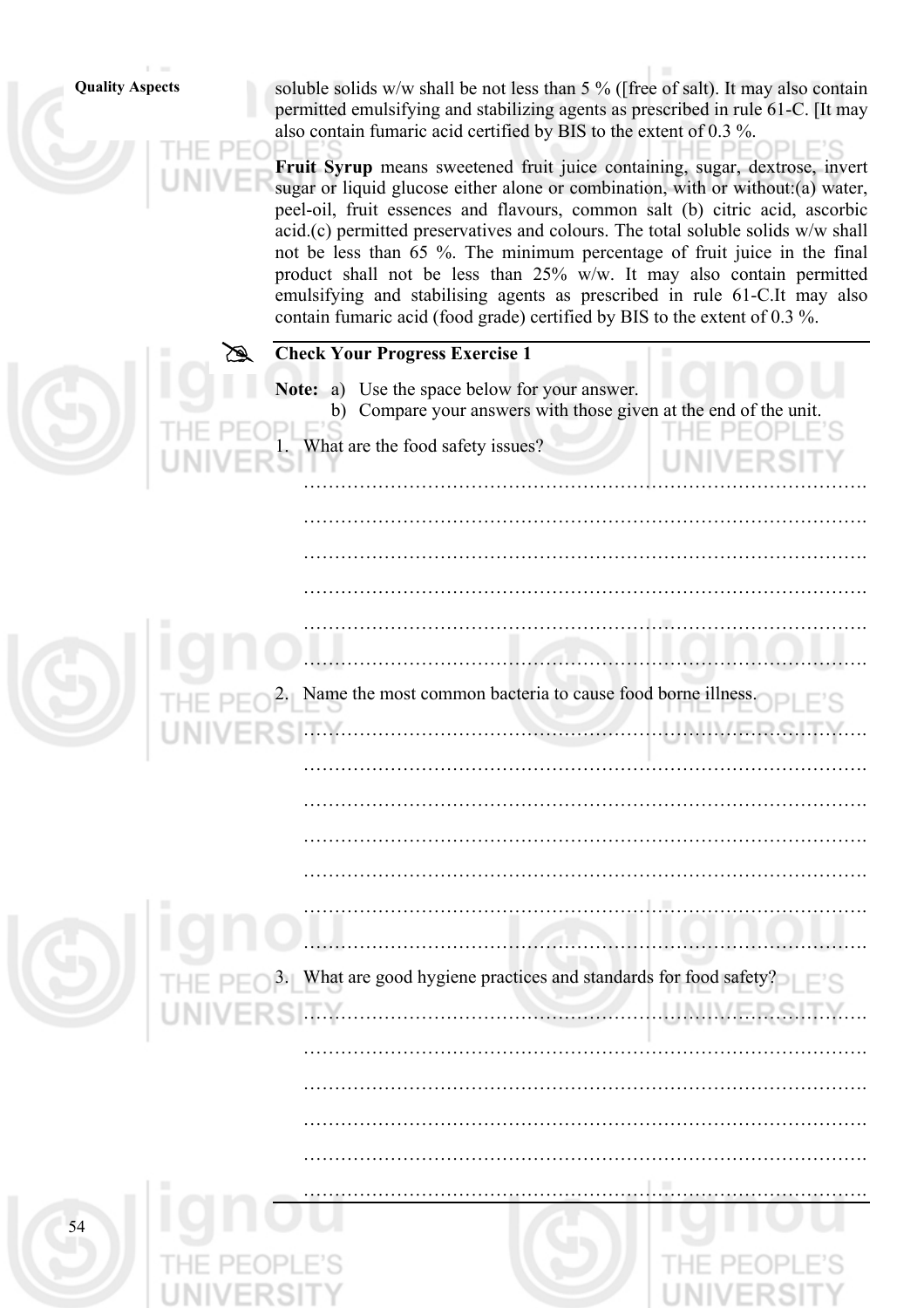## **14.4 QUALITY CONTROL**

Quality control (QC) is a means of detecting whether quality has been achieved and of taking action to correct any deficiencies. QC activities include:

- Establishing the specifications of the parameters to be controlled;
- Preparing quality plans for control;
- Performing checks or inspections;
- Diagnosing and taking action on the variations observed; and
- Checking that the variations have been corrected.

The fundamental purpose of a quality control program is to acquire dependable information on all the attributes of a product which affects its quality. Quality control ensures that raw materials meet set standards, processing methods should be performed as designed, finished products meet company standards and consumer confidence in the enterprise remains high. The basic functions of a quality control programme are:

- Physical and chemical evaluation of raw materials and processed products.
- Control of
	- a) Raw materials, ingredients and packaging supplies.
	- b) Processing parameters.
	- c) Finished products.
- Microbiological analysis and control of raw materials and finished products.
- Control of storage and handling conditions.
- Sanitation and waste products control.
- Assurance that final products are within the legal and marketing standards established.

Quality control in fruits and vegetables begins in the field with the selection of proper time of harvest for maximum quality. Each subsequent step after harvest is to maintain quality and include the following step:

| Operation                 | <b>Procedures</b>                                                                                                                                                                       |  |
|---------------------------|-----------------------------------------------------------------------------------------------------------------------------------------------------------------------------------------|--|
| Harvesting                | Check maturity of commodity with respect to colours<br>size, firmness etc.                                                                                                              |  |
| Preparation for<br>market | Monitor various steps such as washing, sorting,<br>waxing, sizing, post harvest treatments etc.<br>Check shipping containers for compliance with<br>grade, size and weight regulations. |  |
| Cooling                   | Monitor product temperature at key points in the<br>handling system, especially before and after cooling.                                                                               |  |
| Transportation            | Check transit vehicle for cleanliness, before loading,<br>loading pattern, load immobilization etc.                                                                                     |  |
| Destination<br>markets    | Check quality and condition of the product and<br>shipping containers at destination market.                                                                                            |  |

**Quality Assurance: Regulation, Codes, Grades and Standards**

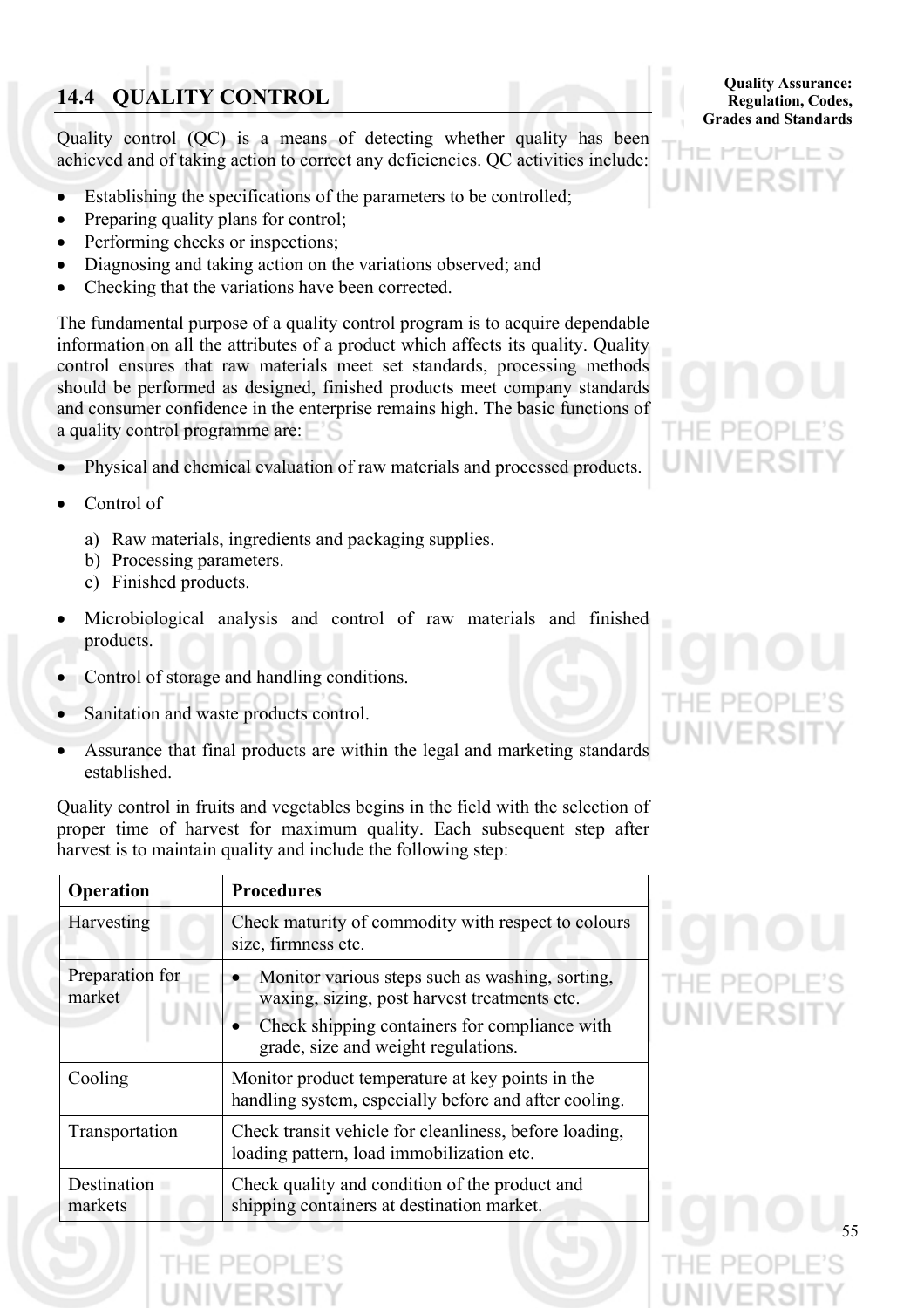**Quality Aspects** Quality control personnel should devote full time and attention to their duties and make needed changes in the harvesting and handling operation as and when required to maintain the desired quality.

> Quality control within a food manufacturing industry demands constant vigilance at all stages in processing, so that any necessary adjustments can be made at the appropriate time. The specific responsibilities of quality control is to ensure that the system used produces a standard product with acceptable quality in respect to nutrition, purity, wholesomeness and palatability. The specific responsibilities of quality control assigned to a department or to an individual include:

- Standardizing procedure for sampling and examining raw materials. Development of test procedures.
- Establishment and implementation of quality standards for fresh and processed products.

Setting up preventive quality control methods for in-plant liaison between manufacturing section and test laboratories.

- Examination of finished products.
- Storage controls.
- Research and development into new products and their packaging.

### **Quality control leads to:**

- Raw material control
- Process control
- Inspection of finished products
	- Sensory evaluation or evaluation of the acceptability of the final product.
- **Packaging** 
	- Labelling and storage

## **14.4.1 Inspection**



The objective of inspection is product conformance by screening out conforming products from nonconforming products, which is done by visual checks/ measurements; then testing and reporting. Under a simple inspectionbased system, one or more characteristics of a product are examined, measured or tested, and compared with specifications to assess conformity. Products that do not conform to specifications are reworked, or regraded, or accepted with concessions, or rejected. This system is used for inspecting incoming goods, checking a product at intermediate stages, or inspecting a product ready for delivery to the customer. Using inspection to improve quality is too late, too costly and ineffective. In processing fruits and vegetables for export continuous inspection is applied. The inspection of raw materials should be carried out at the commencement of each processing run to ensure that only good quality fruits or vegetables of sufficient maturity are used for processing. Sampling checks of raw materials should be carried out frequently. Raw material and ingredients must be inspected and sorted to insure that they are clean, wholesome and fit for processing. Containers and carriers (such as trucks or railcars) should be inspected to assure that their condition has not contaminated raw ingredients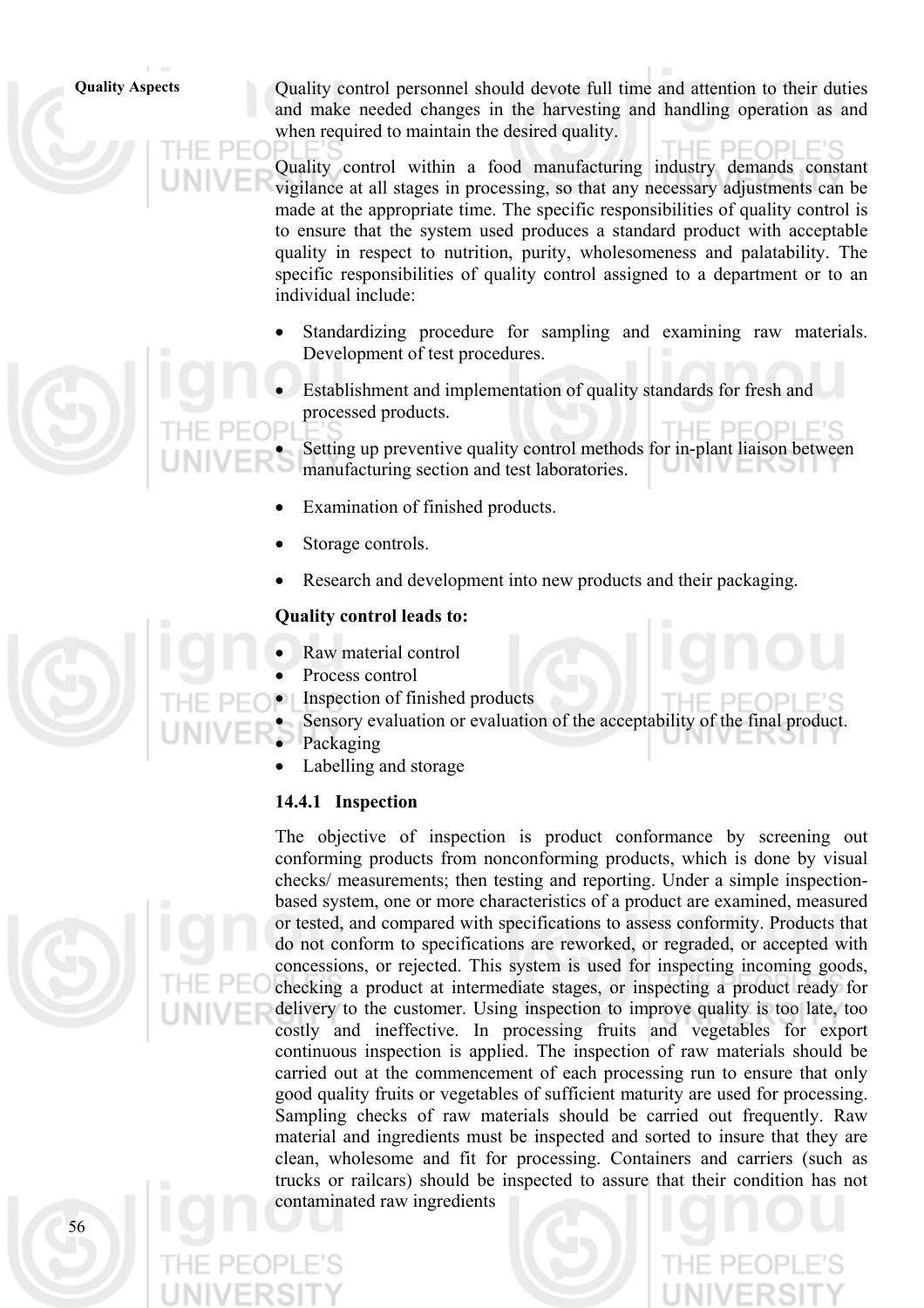## **14.4.2 Lab Tests**

The laboratory tests used in quality control are usually standard scientific tests for physical, chemical, microscopic and microbiological analysis. By adopting these tests one should be in a position to reproduce same results by any trained quality control technician. Physical tests include product characteristics such as size, weight, colour, texture and adulterants like, glass, stone, filth and insects. The processed products should be of prescribed size, weight, colour, texture etc and devoid of physical adulterants. The chemical tests for the estimations of moisture, protein, carbohydrates, minerals, fats, vitamins and fibre contents should be standards practice from the raw material and processed products for the prescribed quality. Microscopic and microbial tests are used to determine the presence of moulds, microbes and insect fragments or foreign materials, spoilage or disease microorganisms from the raw and finished products to obtain disease free foods. The tests assure that the final products are disease free, within the legal and marketing standards established.

### PFOPLE'S **14.4.3 Sanitation**

The raw produce, processed foods, processing units and persons working in food processing units must be kept in good sanitary conditions to minimize the possibilities of contamination by microorganism, chemicals and physicals adulterants. The persons working in food units should not have any disease and must wear clean clothes, maintain a high degree of personal cleanliness and must wash or sanitize hands thoroughly before starting work and at any other time when the hands have become soiled. The food processing plant must be free from litter, waste or refuse; potential for foot-borne filth or breeding places for insects or microorganisms.

The processing units must be kept in good sanitary condition to minimize the possibility of contaminating foods or equipment that contact food. Pesticides, insecticides and rodenticides may be used to prevent contamination by pests, insects and rodents respectively. All utensils and equipment surfaces that contact food must be cleaned and sanitized before use to prevent food contamination. When utensils or equipment are used in a continuous production operation, they must be cleaned and sanitized on a predetermined schedule. The water which comes into contact with food or processing equipment must be safe and of good sanitary quality. The disposal of sewage water should be proper so that it must flow into sewage system or disposed of through other adequate means. Toilets and hand-washing facilities must be provided inside processing centres for workers. Raw materials must be washed or cleaned to remove soil and other contamination by sanitary quality water. Food processing equipment must be kept in a sanitary condition through frequent cleaning and, when necessary, sanitizing. If ice is used and comes in contact with food products, it must be made from potable water and be in a sanitary conditions.

## **14.4.4 TQM (Total Quality Management**)

TQM requires the creation and continual improvement of processes, along with other quality assurance activities. Companies or organizations aspiring to quality management are characterized by the widespread application of the concept that everyone in the organization has customers and that their satisfaction should be enhanced; in this way, everyone is committed to continually improving their part of the operation.

**Quality Assurance: Regulation, Codes, Grades and Standards**

HE MEUMLE 5 **INNERS** 

## THE PE( IINIVERS

## РE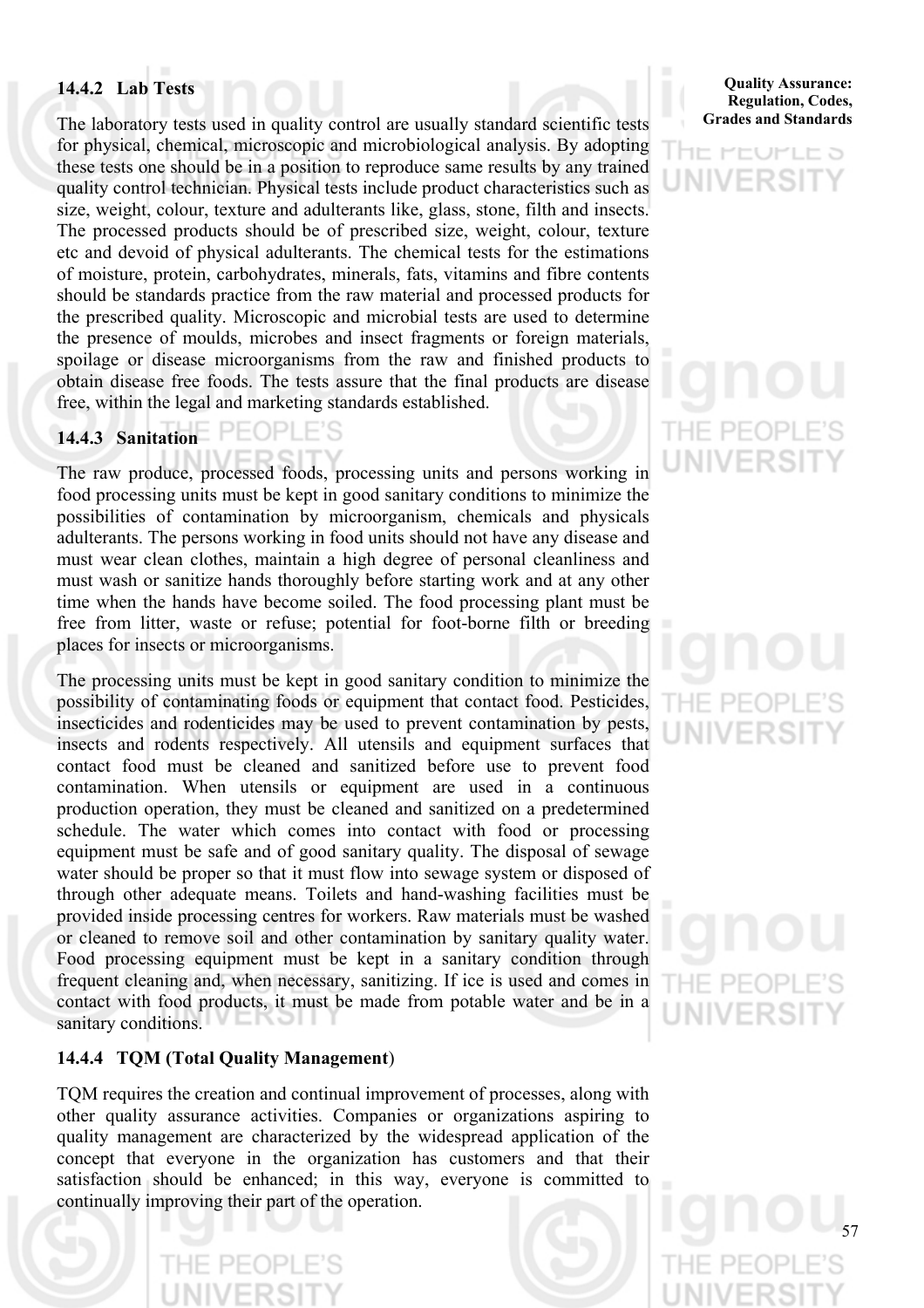**Quality Aspects** a) TQM is a process designed to focus external/internal customer expectations preventing problem building, commitment to quality in the work force and promoting open decision-making.

> b) TQM is an effective system for integrating quality development, quality maintenance, and quality improvement efforts of various groups in the organization so as to enable products and services at the most economical level, which allows customer satisfaction.

- c) TQM is a building, housing the quality assurance system, quality consciousness of employees as the foundation, employee's involvement and commitment as the walls, the quality policy of the management as the roof.
- d) TQM is an integrated organizational approach in delighting customers by meeting their expectations on a continuous basis through every one involved with the organization, working on continuous improvement in all products/services/processes along with proper problem solving methodology.
- e) Meaning of Total Quality Management

| Total      | Every one associated with the company is involved in<br>continuous improvement, in all functional areas, at all levels. |
|------------|-------------------------------------------------------------------------------------------------------------------------|
| Quality    | Customers expressed and implied requirements are met fully.                                                             |
| Management | Executives are fully committed                                                                                          |
|            | Effective utilization of resources                                                                                      |
|            | Decision in a planned way                                                                                               |
|            | To maintain existing level of quality                                                                                   |
|            | To improve existing level of quality.                                                                                   |
|            |                                                                                                                         |

## **14.4.5 Codex Alimentarius**



The Codex Alimentarius is a collection of international standards for the safety and quality of foods as well as codes of good manufacturing practice and other guidelines to protect the health of the consumer and remove unfair practices in International trade. This is based on the recommendation of FAO and WHO, a worldwide conference for food standards and guidelines that would protect consumer's health and ensure international fare trade practices. Codex standards comprise standards for processed frozen fruits and vegetable, fruit juices, fats and oils, milk products, cereals and pulses, fish and poultry products, coca products and standards methods of analysis. Codex has also brought a list of more than 1000 food additives along with their permitted levels for use in different foods. The Codex general principles of food hygiene are aimed to: a) identify the essential principles of food hygiene applicable throughout the food chain to achieve the goal of ensuring that food is safe and suitable for human consumption. b) recommend a HACCP based approach as means to enhance food safety. c) indicate how to implements those principles and d) provide a guidance for specific codes which may be needed for – sectors of food chain; process; or commodities; to employ the hygiene requirements specific to those area.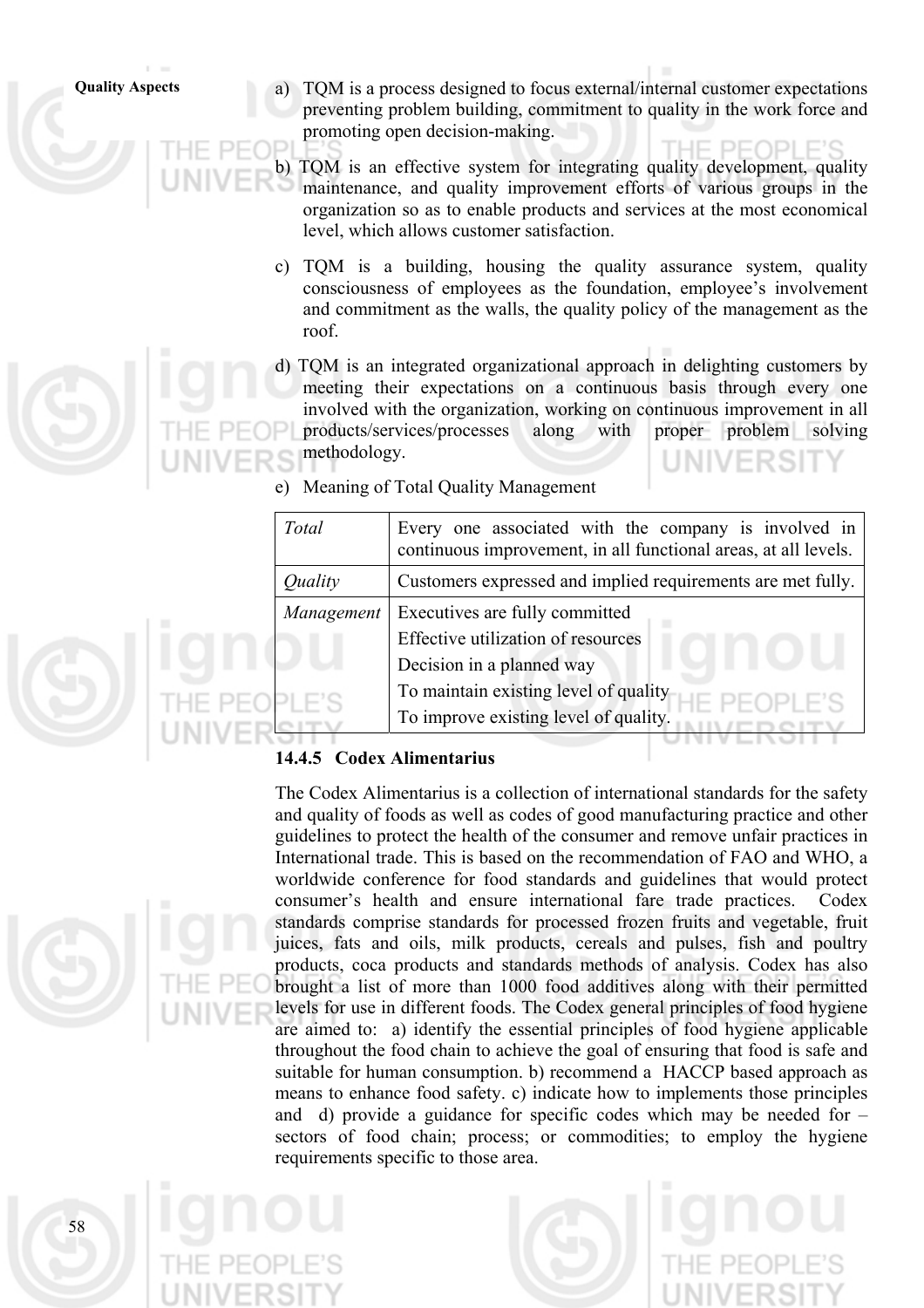## **14.4.6 HACCP (Hazard Analysis and Critical Control Point)**

HACCP is a management system in which food safety is addressed through the analysis and control of biological, chemical, and physical hazards from raw material production, procurement and handling, to manufacturing, distribution and consumption of the finished product. Food safety systems based on the HACCP principles have been successfully applied in food processing plants, retail food stores, and food service operations.

## **Advantages**

- Focus on identifying and preventing hazards from contaminated food is based on scientific principles.
- Permits more efficient and effective monitoring at government level, primarily because the record keeping allows investigators to see how well a firm is complying with food safety laws over a period rather than how well it is doing on any given day.
- Places responsibility for ensuring food safety appropriately on the food manufacturer or distributor.
- Helps food companies complete more effectively in the world market
- Reduces barriers to international trade.

The HACCP is based on 7 principles, which have been universally accepted by government agencies, trade associations and the food industry around the world. These include:

- **1. Assessment of hazards:** Each unit operation should be evaluated to identify potential source of microbial, chemical and physical hazards, which may be introduced into the produce. Areas, which should be evaluated, are growing and harvesting operations, packing shed operations, packaging material and storage as well as distribution. This process is best accomplished by a team of both management and production personnel.
- **2. Determine critical control points (CCP) to control the identified hazards:** The next step in developing a HACCP program is to draw a flow diagram for your specific operation and then determine where each of the identified hazards may be monitored. Each point that will be monitored to control specific hazard is now designed a critical control point.
- **3. Establishment of CCO limits:** Once CCP have been identified, tolerance limits must be set to determine when corrective action needs to be taken. Tolerance must be observable and measurable.
- **4. Established of CCP monitoring procedures:** How often monitoring will be done, how measurements will be taken and what documentations will be prepared must next be clearly defined.
- **5. Corrective action when deviations from CCP limits occur:** When a deviation from the prescribed limits occurs corrective action must be taken to eliminate the potential contamination. All deviations and corrective actions must be noted in written form.





**Quality Assurance: Regulation, Codes, Grades and Standards**



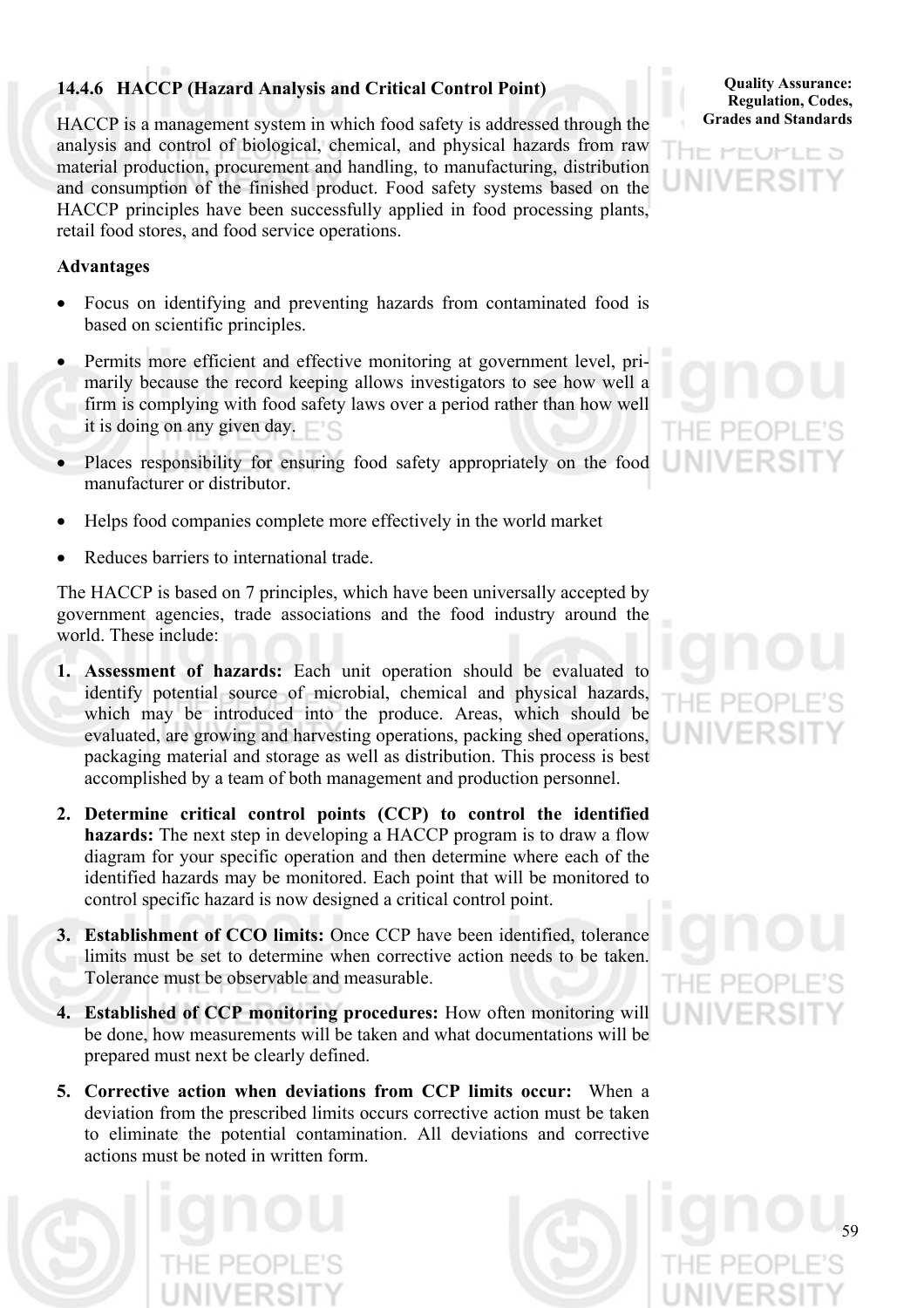**Quality Aspects 6. HACCP record keeping system:** All paper work related to the HACCP system must be kept in an orderly and accessible manner. Records that should be kept include:

- Production Records
- Supplier audits
- Pesticides usage and testing results
- Irrigated water test results etc.
- Harvesting Records:
- Harvest dates and lot numbers
- Total number of boxed harvested, etc.
- All critical control point monitoring records
	- Storage and distribution records
		- Temperature monitoring
		- Truck cleanliness etc.
	- **7. Deviation file:** HACCP deviations and corrective actions taken.

**HACCP verification:** Periodic HACCP plan review including review of CCP records, deviations and random sampling to verify that the HACCP program must be done to assure that HACCP program is functioning properly. This review should be done either on a monthly or quarterly basis. THE BEABLER

|                            | LVI       |
|----------------------------|-----------|
| $\blacksquare$ 14.5 GRADES | UNIVERUIT |

The quality of agricultural produce, cereals, spices, oil seeds, legumes, fruits and vegetables has criterion for the categorization into various grades depending upon the degree of purity in each case. The grades incorporated are grades 1,2,3 and 4 or special, good, fair and ordinary.

Grading of some commodities like vegetable oils, *atta,* spices and honey is voluntary. The grading of commodities like tobacco, walnuts, spices, basmati rice, essential oils, onions, potatoes meant for export is compulsory under government acts to ensures the quality of produces. Grading add extra cost and hence the graded products are priced slightly higher. The grading of agricultural commodities has three main purposes. Firstly, it protects the consumer from exploitation. By knowing the quality and grade of his produce, he is in better bargaining position against the trader. Secondly, it serves as a means of describing the quality of the commodities to be purchased or sold by the buyers and sellers all over the country and abroad. This establishes a common trade language and avoids the need for physical checking and handling at many points. Thirdly, it protects the consumer by ensuring the quality of products he purchases

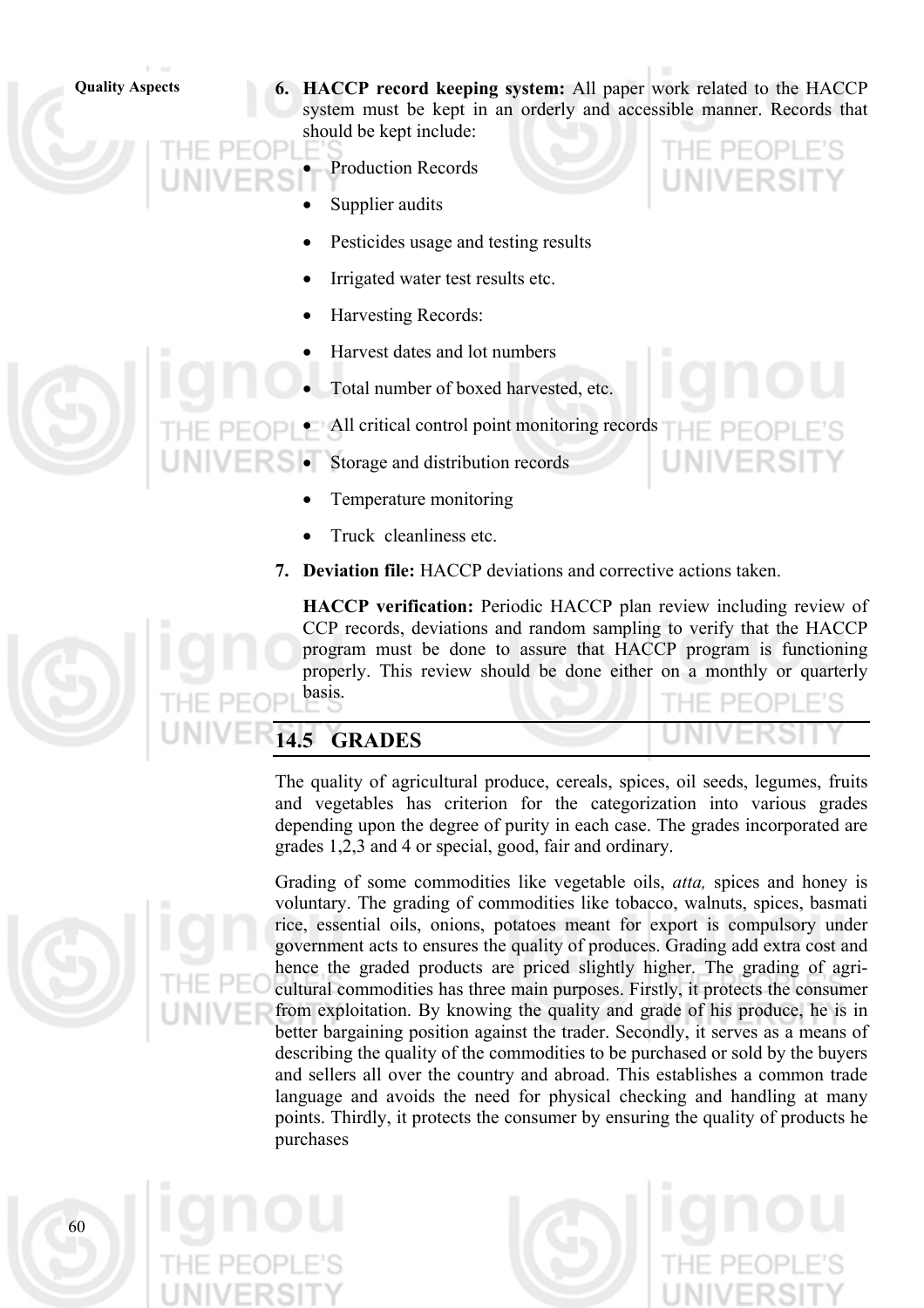| <b>Check Your Progress Exercise 2</b><br>Note: a) Use the space below for your answer.<br>b) Compare your answers with those given at the end of the unit. | <b>Quality Assurance:</b><br><b>Regulation, Codes,</b><br><b>Grades and Standards</b><br><b>MEUMLE</b> |
|------------------------------------------------------------------------------------------------------------------------------------------------------------|--------------------------------------------------------------------------------------------------------|
| 1. What are the basic functions of quality control programme?                                                                                              | ь                                                                                                      |
|                                                                                                                                                            |                                                                                                        |
|                                                                                                                                                            |                                                                                                        |
|                                                                                                                                                            |                                                                                                        |
|                                                                                                                                                            |                                                                                                        |
| Why inspection and grading are required in food processing?<br>2.                                                                                          |                                                                                                        |
|                                                                                                                                                            |                                                                                                        |
|                                                                                                                                                            |                                                                                                        |
|                                                                                                                                                            |                                                                                                        |
|                                                                                                                                                            |                                                                                                        |
| .                                                                                                                                                          |                                                                                                        |
| 3.<br>What is codex Alimentarius?                                                                                                                          |                                                                                                        |
|                                                                                                                                                            |                                                                                                        |
|                                                                                                                                                            |                                                                                                        |
|                                                                                                                                                            |                                                                                                        |
|                                                                                                                                                            | ш                                                                                                      |
|                                                                                                                                                            |                                                                                                        |
| 4. Write the seven principles of HACCP.<br>NPI F'<br><b>PF</b>                                                                                             |                                                                                                        |
|                                                                                                                                                            | <b>IVERST</b><br>U                                                                                     |
|                                                                                                                                                            |                                                                                                        |
|                                                                                                                                                            |                                                                                                        |
|                                                                                                                                                            |                                                                                                        |
|                                                                                                                                                            |                                                                                                        |
|                                                                                                                                                            | 61                                                                                                     |
|                                                                                                                                                            |                                                                                                        |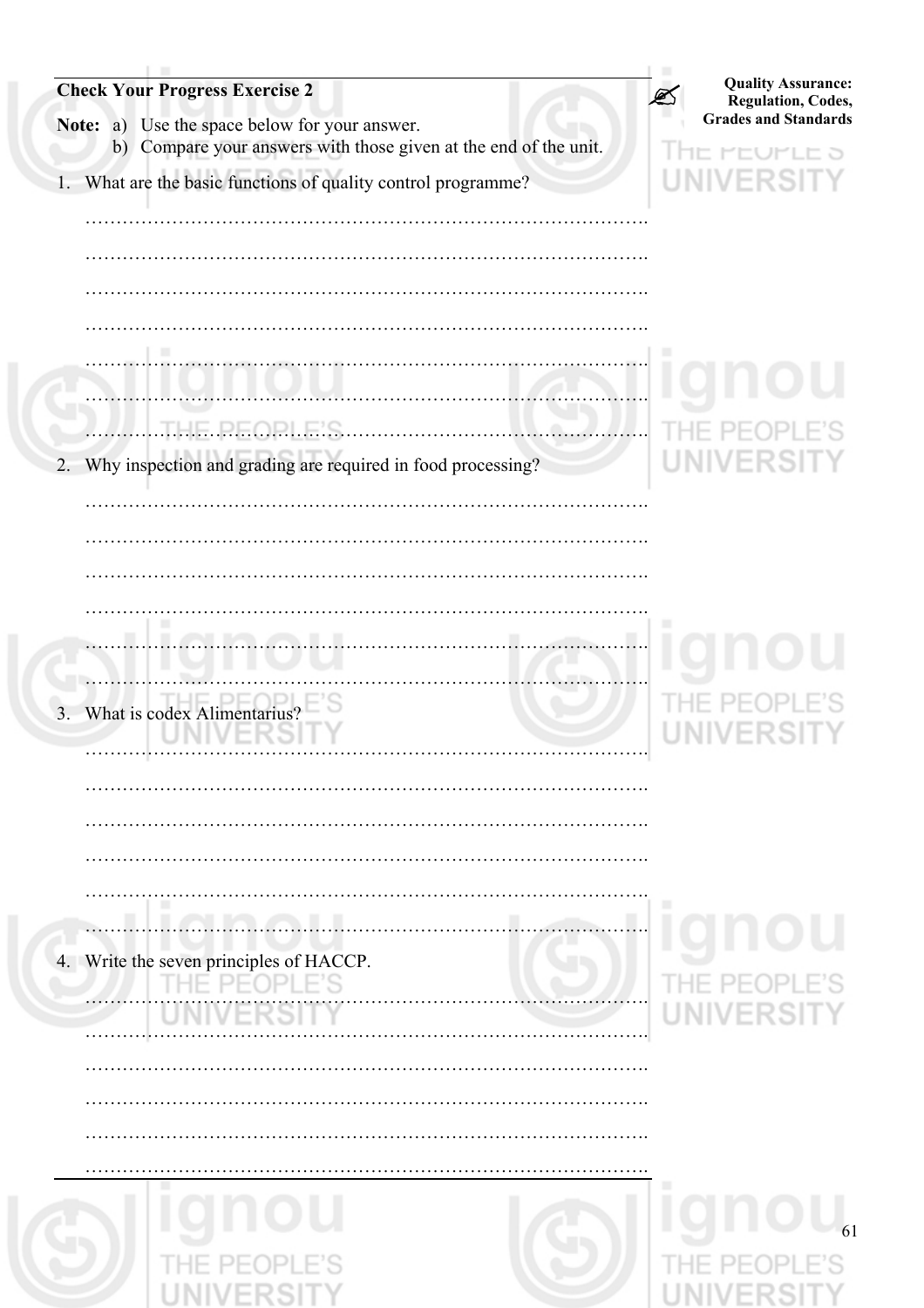62

## **Quality Aspects 14.6 STANDARDS**

Food standards for ensuring the quality and safety of raw and processed foods for human consumption have been formulated and enforced by law in India. Food standards have been also prescribed based on the International Codex Alimentarius with suitable modification to suit Indian conditions thus in India food processing and allied industries are governed by following different standards.

## **14.6.1 ISO (International Organization for Standardization) 9000 SERIES**

ISO 9000 series are quality management and quality assurance standards. The principal of these standards is, 'if the system (input, process, output) through which the product is produced, is perfect then the product coming out of system will also be perfect'. This series of standards for quality assurances is now being adopted by most of the companies in India and abroad. More and more companies are in the queue for achieving this quality System Certificate. ISO 9000 series of standards are available which provide the guidelines for the establishment and management of quality system in the organization.

There are 4 basic models for classification of ISO 9000 Series:

- ISO 9001 : Model for design, development, production, installation and servicing.
- ISO 9002 : Model for production, installation and servicing.
- ISO 9003 : Model for final inspection and testing.
- ISO 9004 : Model for quality management and quality system element.

There are laid down guidelines on how to develop and follow systems as per the requirement of this series: The series covers the following major clauses**:** Management responsibilities, Quality systems, Contract review, Design control, Document control, Purchase, Purchaser supplied product, Product Identification and Traceability, Process control, Inspection and testing, Inspections and testing of measuring equipments control of nonconforming product, Corrective preventive action, Handling, storage, packaging and delivery: Quality records, Internal Quality audit, Training, service and statistical techniques

The main principal of achieving this certification is 'SAY what you Do and Do what you SAY'

PFOPLE'S

## **14.6.2 Fruit Product Order (FPO)**

Central Govt. formulated Fruit Product Order (1955 and 1961) which lays down statutory minimum standards in respect of the quality of various fruits, vegetables products and processing facilities. Packaging fruits and vegetables to standards below the minimum prescribed is an offence and punishable by law. Periodic inspection by inspectors is carried out to ensure conformity of standards by processors. Every manufacturer of fruit and vegetable products must obtain a license for manufacture and conform to the sanitary requirements and standard of quality specified. The inspectors are empowered to collect samples and inspect the factory and send the coded samples to Central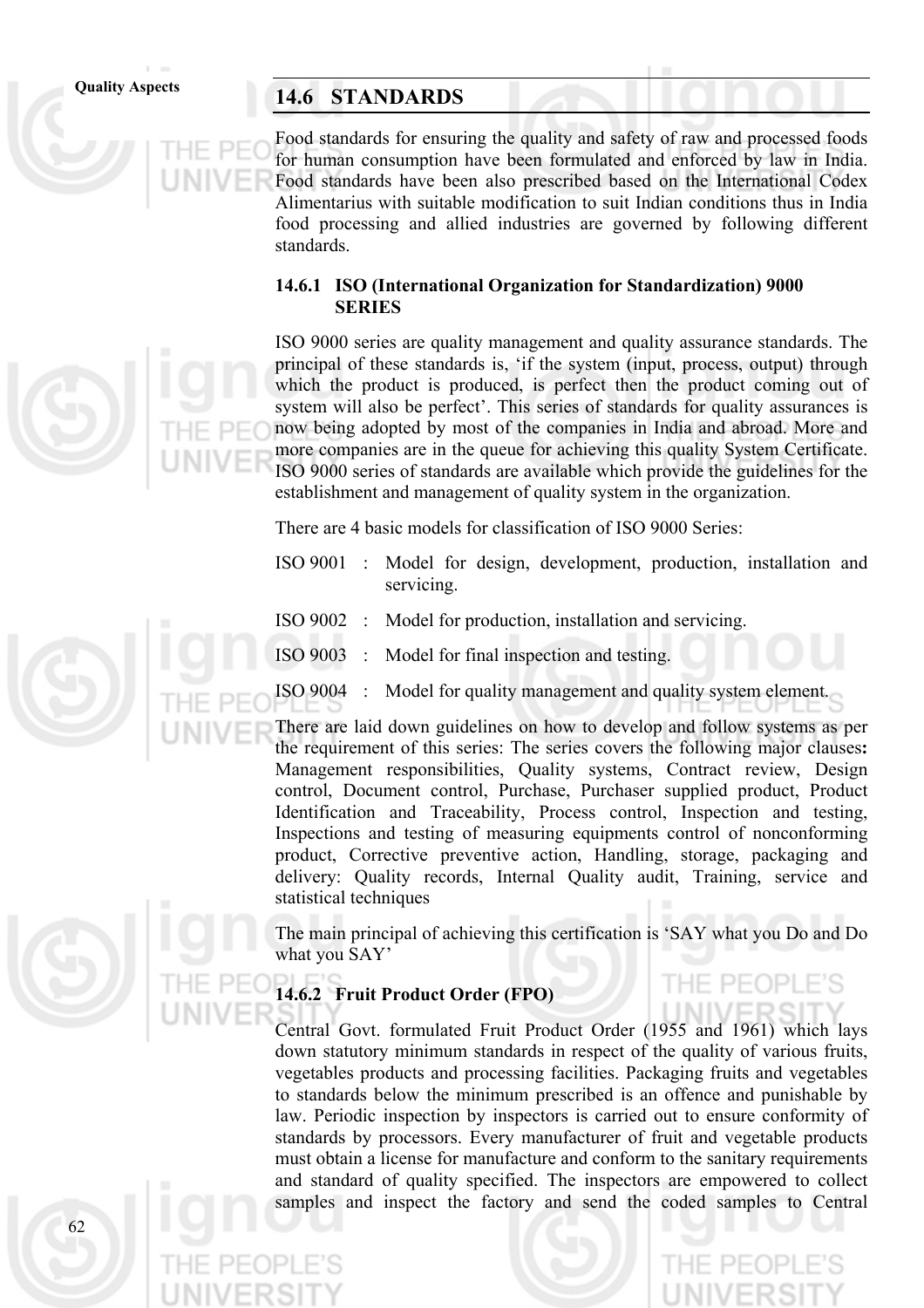Laboratory. The order has laid down limits for the presence of poisonous elements. The act has laid down the standard specifications for the food products and food additives.

## **14.6.3 Meat Products Order (MPO)**

This order regulates manufacture, quality and sale of meat and all meat products . Provisions are meant to control production, quality and distribution of raw and processed meat. This makes it illegal to transport meat unless it has been prepared and processed according to the provisions of the order and carries the mark of inspection. It provides means to (a) detect and destroy meat of diseased animals (b) ensure that the preparation and handling of meat and meat products is conducted in a clean and sanitary manner (c) Prevent the use of harmful substances in meat foods. (d) See that every piece of cut meat is inspected before sale to ensure its wholesomeness. The order also lays down the rules and conditions for procedure to be adopted for the selection of disease free animals, slaughterhouse practices and further treatment of the meat so as to maintain the meat in a wholesome manner, devoid of pathogens.

## **14.6.4 Cold Storage Order (CSO)**

The cold storage order (CSO), 1980, promulgated under the Essential Commodities Act, 1955, has the objective of ensuring hygienic and proper refrigeration conditions in a cold store, regulating the growth of cold storage industry and rendering technical guidance for the scientific preservation of food stuffs in a cold store and prevent exploitation of farmers by cold storage owners. Agricultural Marketing Advisor to the Government of India is the licensing officer under this order.

## **14.6.5 PFA (Prevention of Food Adulteration Act and Rules in India)**

Indian Government promulgated Prevention of Food Adulteration Act of 1954 to ensure that food articles sold to the customers are pure and wholesome. It also intended to prevent fraud or deception and encourages fair trade practices. The act was amended twice to plug the loopholes of escape and to ensure stringent punishment. The act prohibits the manufacture, sale and distribution of not only adulterated foods but also foods contaminated with toxicants and misbranded foods. A central food laboratory at Calcutta was established for the purpose of reporting on the suspected food products. A Central Committee for food standards has been constituted under the Act and has been charged with the function of advising the Central Government on matters relating to Food Standards. Provisions have been made in the Act for the appointment of Food Inspectors by the state Governments and their powers have been defined. The State Governments set up food testing laboratories and appoint Public Analysts with adequate staff to report on suspected foods. Standards have been laid under the PFA Act for various categories of food and according to PFA Act, a food shall be deemed to be adulterated if it does not meet the specified conditions mentioned in the Act.

## **14.6.6 AGMARK**

DЕ

The word 'Agmark' is a derivative of Agricultural Marketing. The Agmark standards were set up by the Government of India by introducing an Agricultural Produce Act in 1937. The Agmark seal ensures quality and purity. The quality and grade of product is determined with reference to the size,

**Quality Assurance: Regulation, Codes, Grades and Standards**

## **HE PEUPLE 5 UNIVERSI**

# UNIVERS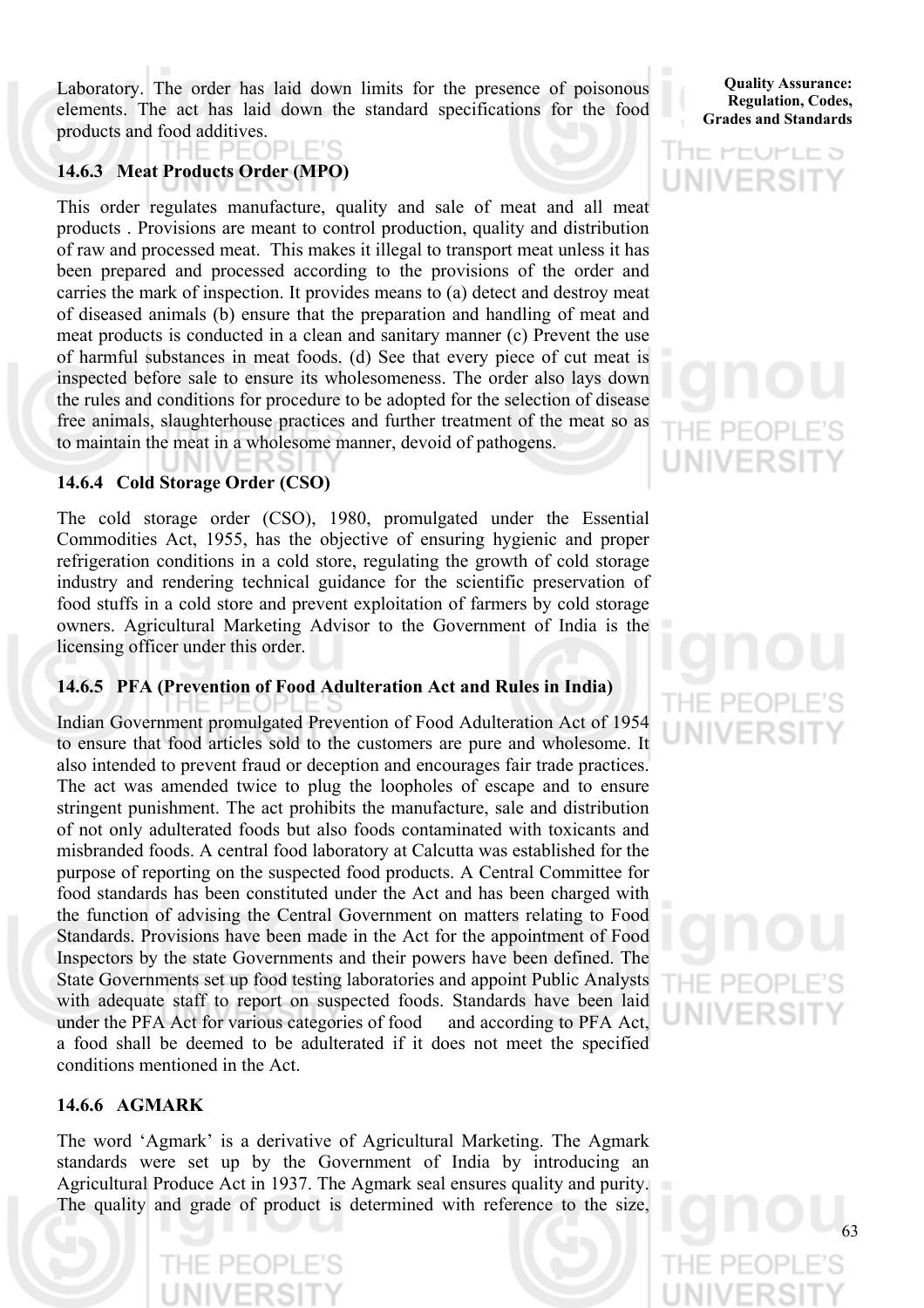**Quality Aspects** variety, weight, colour, moisture, fat content and other factors. The Act defines the quality of cereals, spices, oil seeds, butter, ghee, legumes and eggs and provides criterion for the categorization of commodities into various grades. The grades incorporated are grades 1,2,3 and 4 or special, good, fair and ordinary. The standards also specify the types of packaging to be used for different products. The physical and chemical characteristics of products are kept in mind while formulating the Agmark specifications. The Central Agmark Laboratory at Nagpur carrying out research and development work. The Certificate of Authorization is granted only to those in the trade having adequate experience and standing. The staff of the Directorate of Marketing and Inspection or of the State Government is generally present at the time of selection of goods, their processing, grading and packing before applying the appropriate AGMARK labels.

- Agmark products are free from adulteration and conform to the scientifically laid down principles of purity. It ensures consumer protection. IF PFOPLE'S
- Each batch of Agmark products is pre-tested for quality by quality control and trained chemist.
- Agmark products are always packed in food grade material never to be sold loose.
- Agmark products bear Agmark label or replica as an identification mark, date of manufacturing and expiry period.

• Free of cost replacement provided in the rules if Agmark products are found not conforming to the quality standards.

They are not mandatory, any body can use them.

## **14.7 ENFORCEMENT OF FOOD LAWS**

Food standards for ensuring the quality and safety of raw and processed foods for human consumption have been formulated and enforced by law in India. The laws and regulations exist to deal with food safety and consumer concerns about food contamination and adulteration, penalizing the seller of diseased, unwholesome and corrupted food products. The law defines foods, food preservatives and artificial colour, and ban the sale of food prepared under unsanitary conditions or containing any deleterious or unsafe substances. These also specify standards of quality for various classes of foods and outline the conditions under which a food would be regarded as adulterated or misbranded. Finally, there are statutory or legal obligations, which need to be fulfilled for safeguarding the health and well being of people and the establishment.

There are number of food laws being implemented by various Ministries/Departments of Indian Government. These are primarily meant for 1) Regulation of Specifications of Food, and 2) Regulation of Hygiene conditions of Processing and Manufacturing. The Government of India has also empowered several agencies and promulgated a number of acts and orders to ensure food safety. Agencies and institutes have also been created to lay down standards for quality of foods. The manner in which the food is processed and packed is also covered by a number of regulations. Some of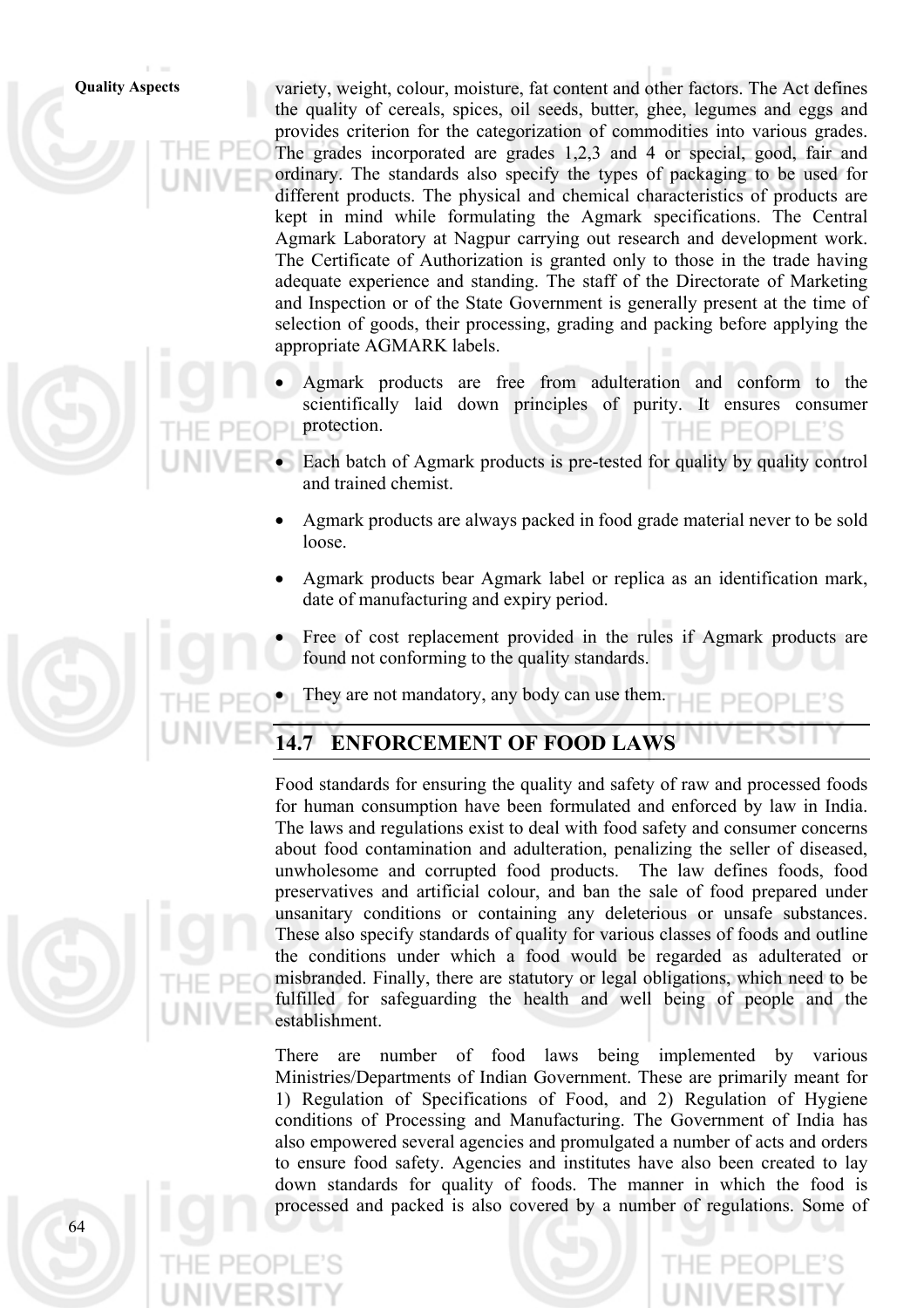these food quality assurance laws are voluntary and some are mandatory. The following are various food laws operating in India.

- 1. Prevention of Food Adulteration Act, 1954 and Rules 1955.
- 2. Agriculture Produce Act 1937 (AGMARK) Grading and Marketing.
- 3. Bureau of India Standards (BIS).
- 4. Environment Protection Act 1986 & Rules 1989.
- 5. Export Quality Control and Inspection Act, 1963.
- 6. Essential Commodities Act, 1955.
- 7. Insecticide Act, 1968.
- 8. Fruit Product Order, 1955.
- 9. Meat Food Product Order, 1973.
- 10. Solvent Extracted Oil, De oiled Meal and Edible Flour (control) order, 1967.
- 11. Milk and Milk Product Order, 1992.

PFA are enforced by the Department of Health. Under the law, slaughter houses, markets, factories, warehouses and other establishments involved in food trade may be inspected to ascertain that the raw materials as well as processing, packaging and storage facilities are sterile and ingredients meet the minimum standards prescribed by the law. Adulterated and misbranded products may be seized by inspectors, destroyed and legal action be taken depending upon the nature of the offence.

Food laws came into existence for a number of reasons:

- i) To maintain the quality of food produced in the country;
- ii) To prevent exploitation of the consumer by the sellers;
- iii) To safeguard the health of the consumers;
- iv) To establish criteria for quality of food products, since more and more foods were eaten in processed, rather than natural forms. This has resulted in the inability of the consumer to identify the quality of the contents that could be identified easily.

The legislation which is directly concerned with the protection of the health of consumers and the quality of food products marketed is the Prevention of Food Adulteration (PFA) which states that an article of food shall be deemed to be adulterated. The PFA Act, thus, lays down the guidelines for setting up standards for various food items like cereals and cereals products, pulses, ghee, etc. All processed items which, are mass-produced for public use, are expected to conform to these standards.

In addition to the mandatory acts and orders cited above, agencies such as Bureau of Indian Standards (BIS) and Directorate of Marketing and Inspection have also laid down quality standard for foods.



**Quality Assurance: Regulation, Codes, Grades and Standards**

lihe Peuple S

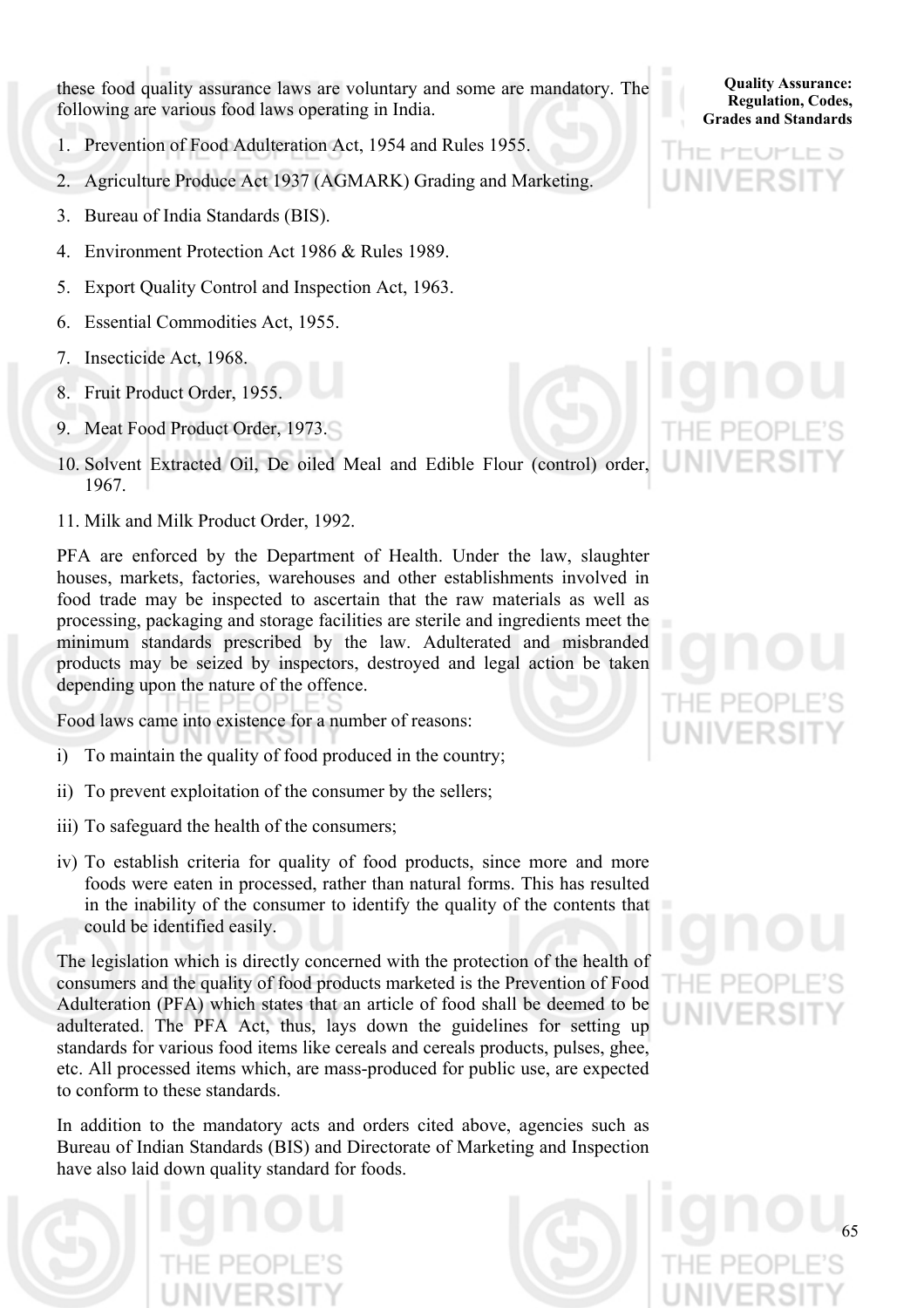66

**Quality Aspects** Operating quality systems as per quality system standards leads to doing right things on time, all the time and always to the customer's satisfaction

## **14.8 TESTING OF SAMPLING**

The Food Health Authority (FHA) at State level is the Director of Public Health and Preventive Medicine. It is responsible for the good quality and standards of foods available to the consumers. Under FHA, the Local Health Authority appointed in each city of every State is responsible for testing of samples. The food inspector is appointed by the Central or State Government and they are trained in food inspection and sampling and have the powers to take sample of any food article from 1) any person selling such article 2) any person who is in the course of delivering or preparing to deliver such article to a purchaser or consignee 3) a consignee after delivering of any such article to him, and to send such samples for analysis to the Public Analyst (PA) of local area. When the Food Inspector wants to lift the suspected food, the shopkeeper must first be informed and there should be a witness present also. 150 g of sample is necessary to be sent for analysis but usually 600 g of sample is collected and sent to Central Food Laboratory Calcutta, and Central Food Technological Research Institute, Mysore. There is a recommended procedure to collect the sample and seal it in a bottle. The sealed bottle has a label on it in which the code number of the inspector, address of the shop, date and time of collection are written. When individuals doubt adulteration in foodstuffs they have to inform the Food Health Authority. Samples can be sent for analysis only after getting order from Food Health Authority. If the persons are found guilty of selling adulterated food, the persons involved can be convicted. A vendor found adulterating the food with ingredients injurious to health is liable for a much heavier sentence than a vendor involved in only mixing an inferior ingredient not injurious to health.

## **14.9 RESIDUE ANALYSIS**

The foods require the absence of harmful substances like pesticides that are harmful for human health. The estimation of pesticides residues in foods is very important and the declaration of pesticides qualitatively or quantitatively has become inevitable for export and import. About 176 pesticides are listed which come into foods from their intentional or unintentional use on the crops. The maximum residue limits vary with the type of commodity. Use of many pesticides is restricted by law and the maximum residue limits commonly used pesticides are fixed by national (PFA in India) and international (Codex Alimentarius Commission) agencies.

Analysis of pesticides in foods is very cumbersome job and requires standards procedures and specific instruments. The basic steps for sampling and analysis of pesticides are given below:

Sampling  $\longrightarrow$  Sample preparation  $\longrightarrow$  Extraction of pesticides  $\longrightarrow$ 

Partitioning  $\longrightarrow$  Cleanup, Concentration of extract  $\longrightarrow$  Dilution with

appropriate solvent  $\longrightarrow$  Identification & estimation of pesticides

(GC, HPLC, Mass Spectrometer, GC-MS, UV-VIS Spectrometer, TLC etc.)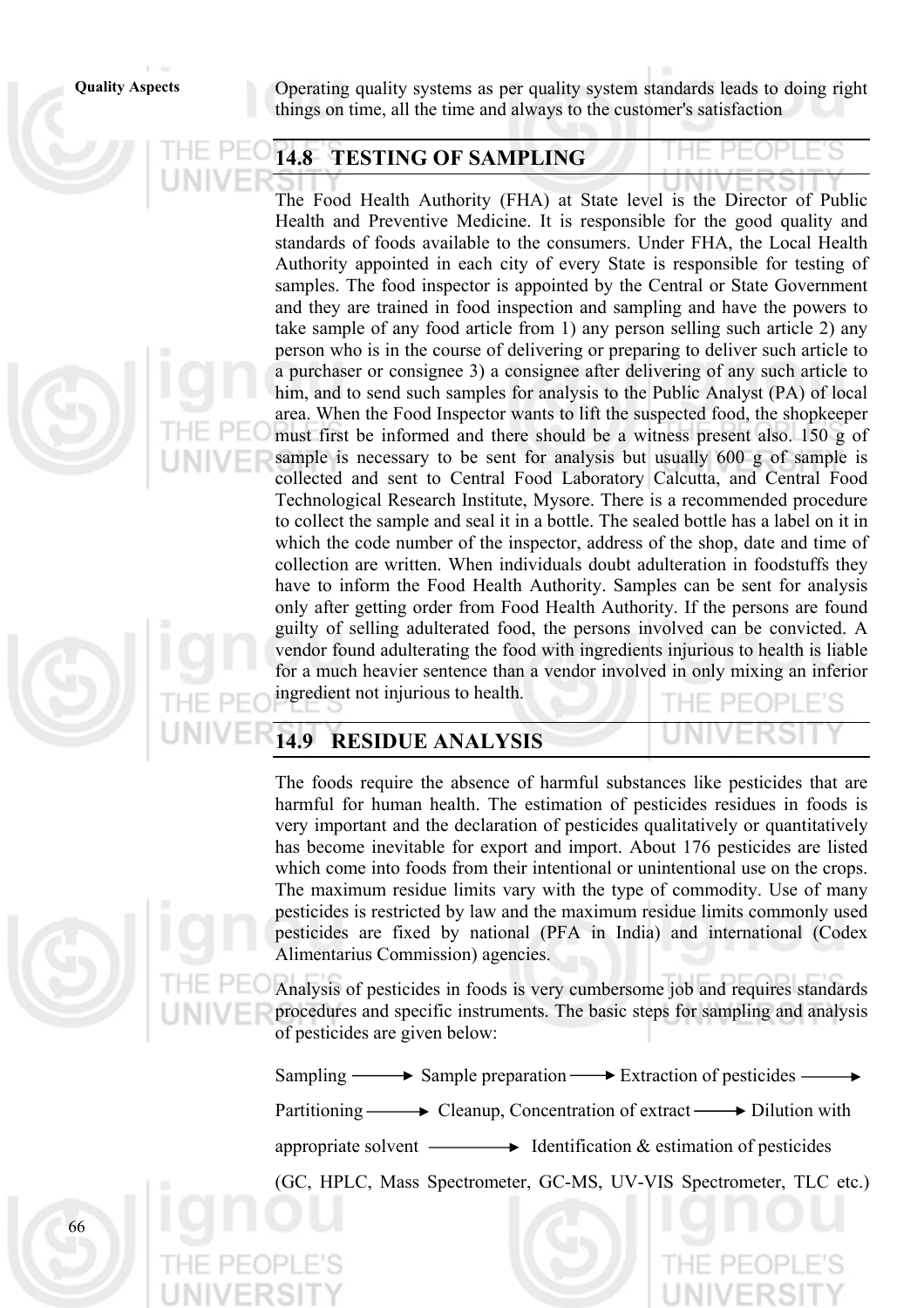The sampling procedures and quantity for sampling varies with the commodity and type of sample. The sample should be drawn as uniform as possible from whole lot of produce.

Residue analysis consists of a chain of procedures. The analyst should be an experienced and competent in residue analysis. The laboratory requires an adequate range of reference standard pesticide of high purity. The range should cover all parent species and their metabolites. Chemical reagents, adsorbents and solvents should be high purity and not to interfere in the analysis. All glassware, reagents, solvents and water should be checked from contaminants before use. In a routine laboratory monitoring for compliance with national tolerances, standardized methods will be used and these should be validated periodically.

A number of instrumental procedures for estimation/confirmation are used in residue analysis. Gas chromatography (GC) is the commonly used instrument for qualitative and quantitative determination of pesticides residues. The specific columns and detectors are used for different groups of pesticides. Thin layer chromatography (TLC) is also used in some instances, confirmation of gas-chromatographic findings and identification most conveniently achieved by TLC. The advantages TLC are speed, low cost and applicability to heat sensitive materials but it has lower sensitivity than GC. High performance liquid chromatography (HPLC) can be used advantageously for the confirmation of residues initially found by gas chromatography or by other techniques and may be in certain circumstances the preferred quantitative technique. Mass spectrometers (MS**)** are generally sensitive at the nanogram level.

### **Check Your Progress Exercise 3**

**Note:** a) Use the space below for your answer. b) Compare your answers with those given at the end of the unit.

……………………………………………………………………………….

……………………………………………………………………………….

……………………………………………………………………………….

……………………………………………………………………………….

1. What is ISO 9000 and write it's basic models?

 ………………………………………………………………………………. ………………………………………………………………………………. ………………………………………………………………………………. ………………………………………………………………………………. ………………………………………………………………………………. 2. What is AGMARK and the advantages of AGMARK? ………………………………………………………………………………. ……………………………………………………………………………….

### **Quality Assurance: Regulation, Codes, Grades and Standards**

## HE PEUPLE 5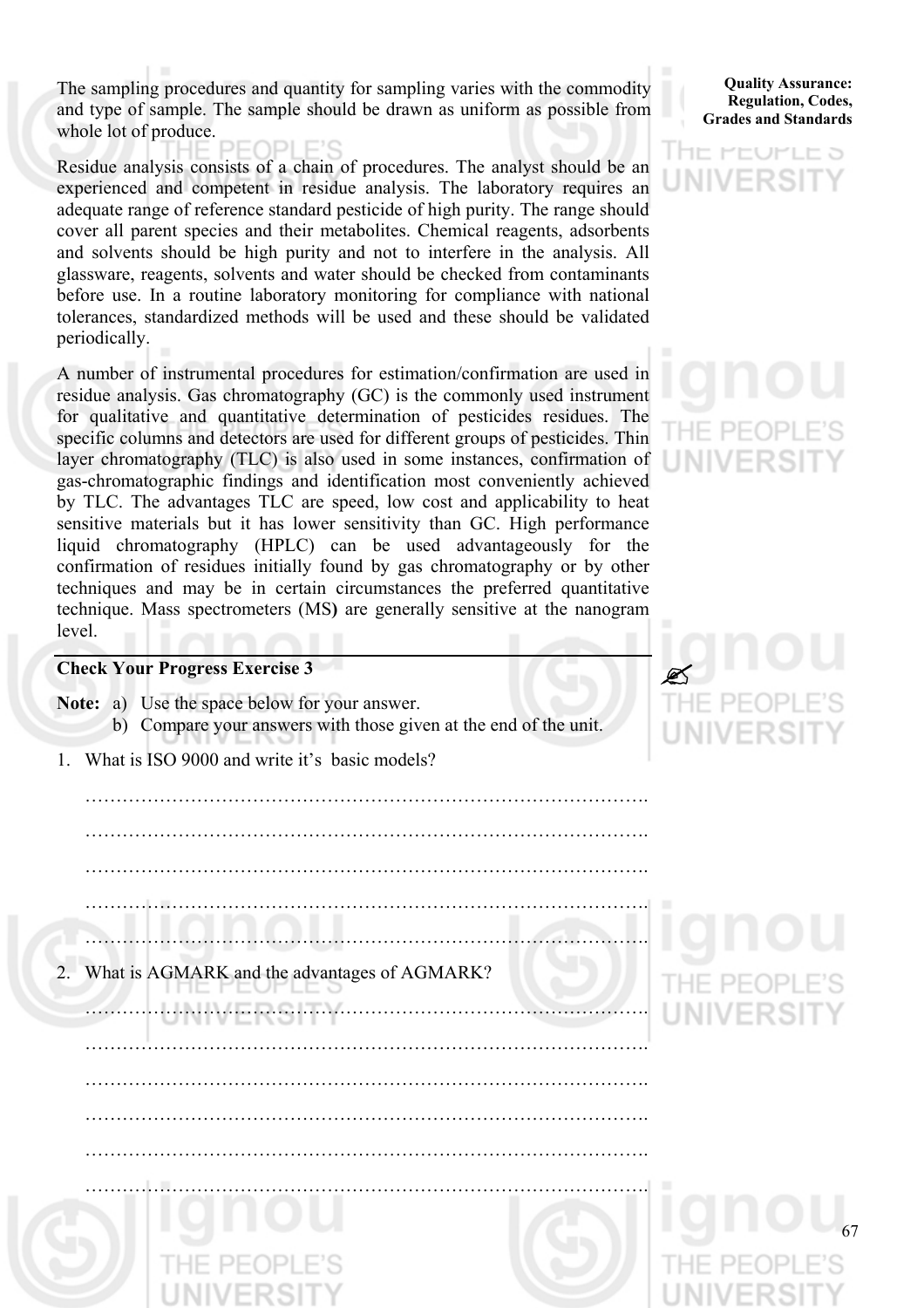**Quality Aspects** 3. Name the different Acts and Orders to enforce the quality of food in India.

……………………………………………………………………………….

……………………………………………………………………………….

……………………………………………………………………………….

……………………………………………………………………………….

……………………………………………………………………………….

……………………………………………………………………………….

## **14.10 LET US SUM UP**

The safety of foods is of utmost significance as people have the right to eat the safe and nutritious foods. Adulteration of food may be intentional or unintentional it endangers the health of consumers. Food products are mostly contaminated with microorganisms, (bacteria, moulds or viruses), and physical (dust, dirt, stones etc) & chemical (fertilizer, pesticides) contaminants. Quality assurance includes the *planning* and *surveillance* of everything to do with quality throughout the company and it generates confidence among consumers and customers. For introduction of quality assurance system in the food industry, good hygienic practices, good agricultural practices, and good environmental practices for various industries should be adopted. The standards should become essential for introduction of quality assurance system in food industry. Quality control ensures that raw materials meet set standards, processing methods perform as designed, finished products meet company standards and consumer confidence in the enterprise remains high. The specific responsibility of quality control is to ensure that the system used produces a standard product with acceptable quality in respect to nutrition, purity, wholesomeness and palatability. The objective of inspection is product conformance by screening out conforming products from nonconforming.

The raw produce, processed foods, processing units and persons working in food processing units must be kept in good sanitary conditions to minimize the possibilities of contamination by microorganism, chemicals and physicals adulterants. Total Quality Management requires the creation and continual improvement of processes, along with other quality assurance activities. The Codex Alimentarius is a collection of international standards and codes for the safety and quality of foods. HACCP is a management system in which food safety is addressed through the analysis and control of biological, chemical, and physical hazards from raw material production, procurement and handling, to manufacturing, distribution and consumption of the finished product. Food standards for ensuring the quality and safety of raw and processed foods for human consumption have been formulated and enforced by law in India. The laws and regulations exist to deal with food safety and consumer concerns about food contamination and adulteration, penalizing the seller of diseased, unwholesome and corrupted food products. The estimation of pesticides residues in foods is very important and the declaration of pesticides qualitatively or quantitatively has become inevitable for export and import foods. Identification & estimation of pesticides residues is done by GC, HPLC, Mass Spectrometer, GC-MS, UV-VIS Spectrometer, TLC etc.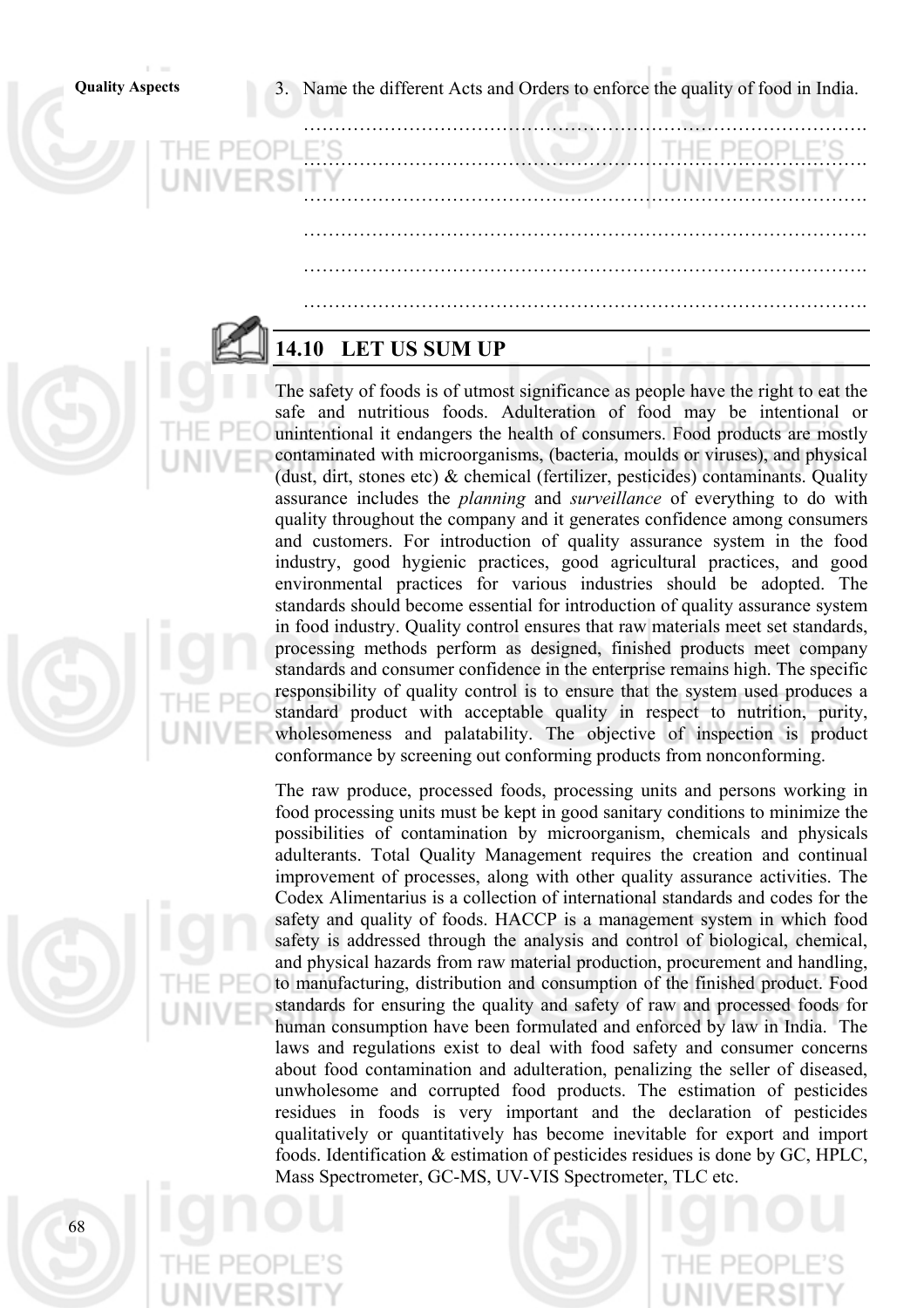## **14.11 KEY WORDS**

| <b>Quality Assurance:</b>   |
|-----------------------------|
| <b>Regulation, Codes,</b>   |
| <b>Grades and Standards</b> |

69

 $\cancel{\mathfrak{B}}$ 

|                               |                                                                                                                                                                            | <b>Grades and Standard</b> |
|-------------------------------|----------------------------------------------------------------------------------------------------------------------------------------------------------------------------|----------------------------|
| <b>Adulterated</b>            | The deliberate addition of inferior or cheaper<br>material to a supposedly pure food product in<br>order to stretch out supplies and increase profits.                     |                            |
| <b>Bacteria</b>               | Single celled microscopic organism.                                                                                                                                        |                            |
| <b>Chemical sanitizers</b>    | Products used on equipment and utensils after<br>washing and rinsing to reduce the number of<br>disease – causing microbes to safe levels.                                 |                            |
| Contamination                 | The unintended pressure of harmful substances or<br>conditions in food that can cause illness or injury<br>to people who eat the infected food.                            |                            |
| <b>Critical control point</b> |                                                                                                                                                                            |                            |
| (CCP)                         | means a point or procedure in a specific food<br>system where loss of control may result in on<br>unacceptable health risk.                                                |                            |
| <b>Codex alimentarius</b>     | Is a collection of international standards and<br>codes for the safety and quality of foods.                                                                               |                            |
| <b>Disnifact</b>              | destroy harmful bacteria.                                                                                                                                                  |                            |
| <b>Food borne illness</b>     | An illness caused<br>by<br>consumption<br>of<br>- a<br>contaminated food.                                                                                                  |                            |
| <b>Grade standards</b>        | Principally standards of quality to help producers,<br>wholesalers,<br>retailers.<br>and<br>consumer's<br>$\overline{\text{m}}$<br>marketing and purchasing food products. |                            |
| <b>HACCP</b>                  | called <i>hassip</i> is a management system in which<br>food safety is addressed.                                                                                          |                            |
| Juice                         | the aqueous liquid expressed or extracted from<br>one or more fruits or vegetables or any<br>concentrations of such liquids.                                               |                            |
| <b>Sanitation</b>             | maintenance of conditions which are clean and<br>promote good health.                                                                                                      |                            |

## **14.12 ANSWERS TO CHECK YOUR PROGRESS EXERCISES**

## **Check Your Progress Exercise 1**

- 1. Your answer should include the following points:
	- Additives, colour and flavour.
	- Microbiological contamination.
	- Pesticides, fertilizers, food toxicants, pollutants etc.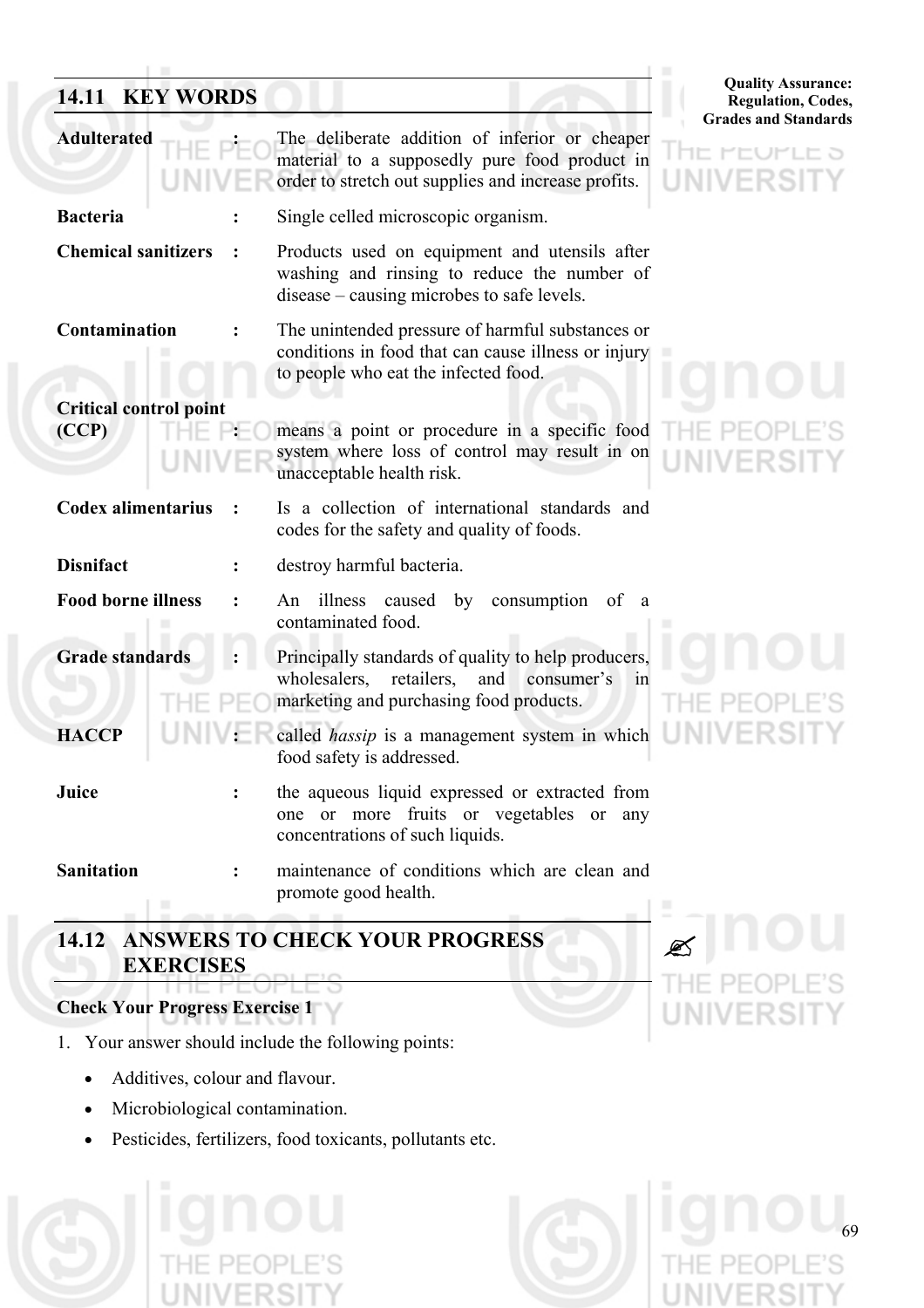- **Quality Aspects** 2. Your answer should include the following points:
	- *Clostridium botulinum.*

• *Salmonlla.* 

Your answer should include the following points:

- Good Manufacturing Practices
- **HACCP**
- Codex Alimanterius
- ISO : 9000

## **Check Your Progress Exercise 2**

Your answer should include the following points:

- Physical and chemical evaluation of raw & processed material.
	- Control of raw material, processing parameter and finished products, storage and handling conditions.
	- Microbiological analysis.
- 2. Your answer should include the following points:
	- Product conformance.
	- Grading is done for purity and quality of product.
	- Fetch better price.
- 3. Your answer should include the following points:
- Collection International standards and codex for quality and safety foods.
	- Recommended HACCP to enhance food safety.
	- Identify principles of food safety.
	- 4. Your answer should include the following points:
		- Assessment of hazards.
		- Determine Critical Control Points (CCP).
		- Established of CCP limits.
		- Established of CCP Monitoring procedures.
	- HACCP record keeping system.
		- Deviation file.
			- HACCP verification.

## **Check Your Progress Exercise 3**

- 1. Your answer should include the following points:
	- Quality management and quality assistance international standards.
	- ISO:9001, ISO:9002, ISO:9003, ISO:9004 for design, production, inspection and testing and quality management etc.